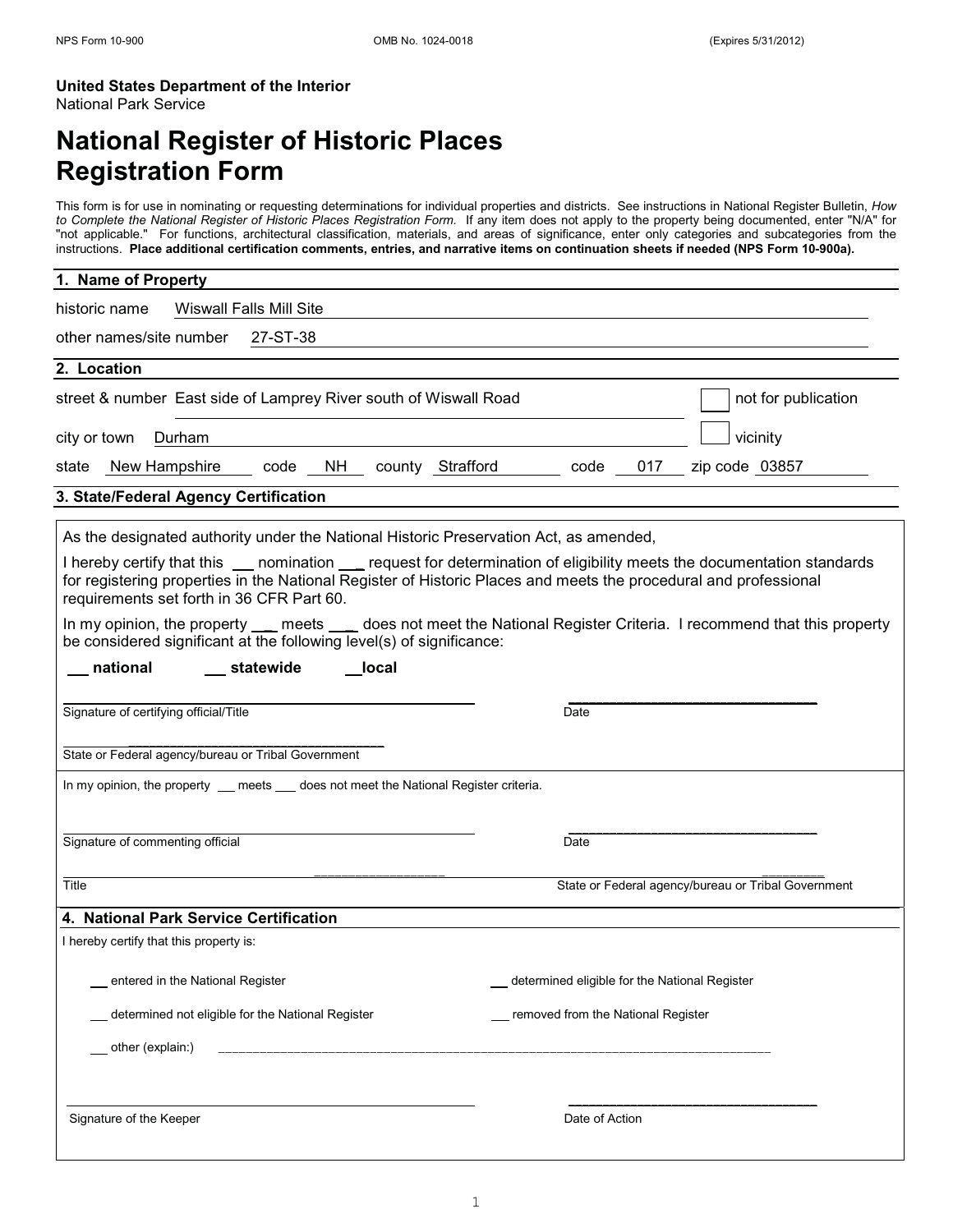#### **5. Classification**

# **Ownership of Property**

(Check as many boxes as apply.)

**Category of Property** (Check only **one** box.)



#### **Number of Resources within Property**

(Do not include previously listed resources in the count.)

|             | Contributing | Noncontributing |              |
|-------------|--------------|-----------------|--------------|
| building(s) |              |                 | buildings    |
| district    |              |                 | district     |
| site        |              |                 | site         |
| structure   |              |                 | structure    |
| object      |              |                 | object       |
|             |              |                 | <b>Total</b> |
|             |              |                 |              |

#### **Name of related multiple property listing**

(Enter "N/A" if property is not part of a multiple property listing)

#### **Number of contributing resources previously listed in the National Register**

1 – Wiswall Falls Mill Site

#### **6. Function or Use**

#### **Historic Functions**

(Enter categories from instructions.)

#### INDUSTRY / PROCESSING / EXTRACTION RECREATION AND CULTURE

manufacturing facility and the control of the control outdoor recreation outdoor recreation

industrial storage waterworks

#### **Current Functions**

(Enter categories from instructions.)

waterworks **INDUSTRY / PROCESSING / EXTRACTION** 

# **7. Description**

# **Architectural Classification**

(Enter categories from instructions.)

# **Materials**

(Enter categories from instructions.)

N/A foundation: N/A

walls: N/A

roof: N/A

other: N/A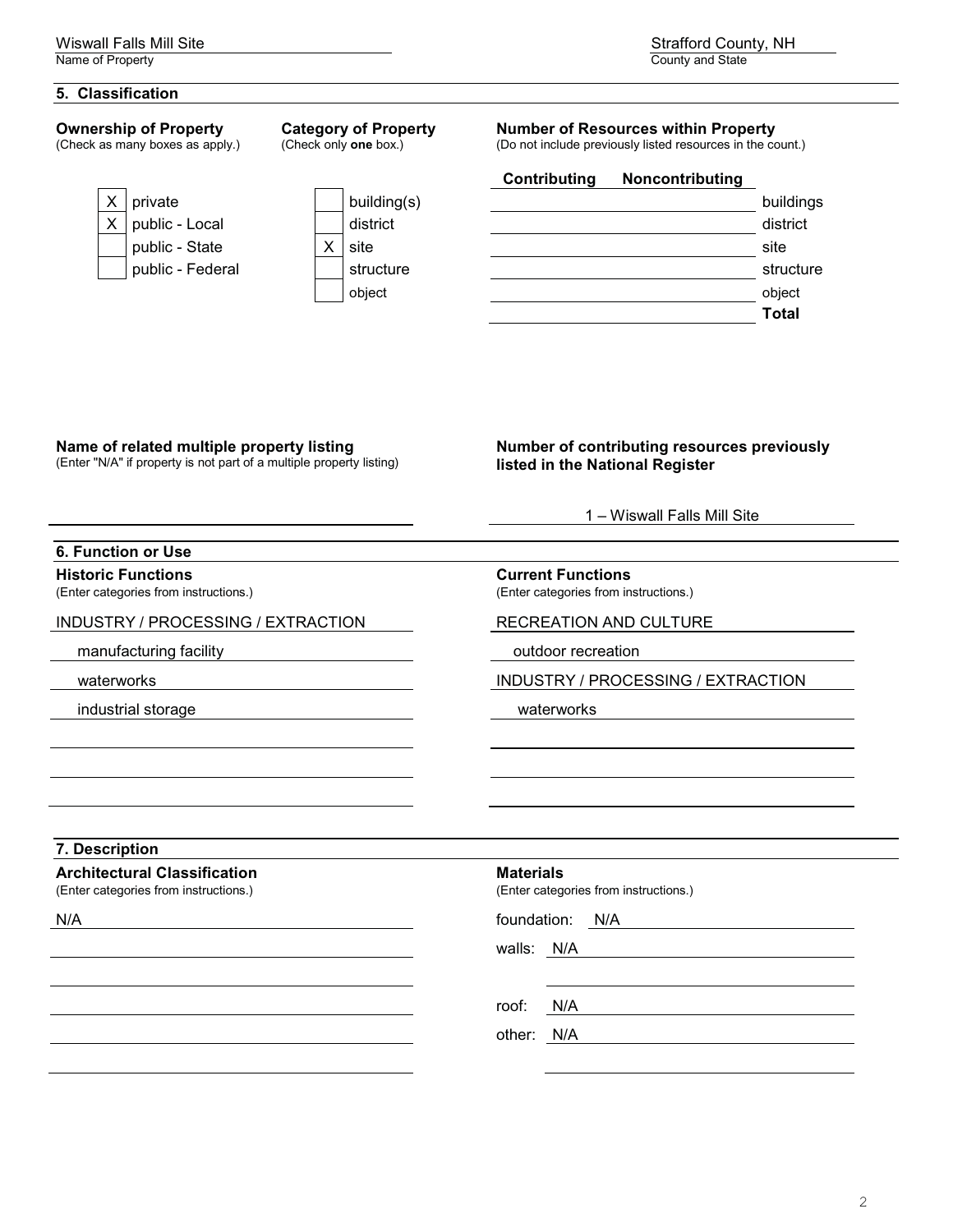#### **Narrative Description**

Wiswall Falls Mill Site Strafford County, NH

(Describe the historic and current physical appearance of the property. Explain contributing and noncontributing resources if necessary. Begin with **a summary paragraph** that briefly describes the general characteristics of the property, such as its location, setting, size, and significant features.)

#### **Summary Paragraph**

The Wiswall Falls Mill Site (27-ST-38) is a 2.85-acre industrial archaeological site located on the east shore of the Lamprey River in the Town of Durham, Strafford County, New Hampshire. The site comprises the ruins of thirteen (13) buildings and structures including a power canal, sawmill, paper mill, boiler room, crib dam, well, and ancillary worksheds and store rooms. Industrial activities at the site were initiated in 1835 when Moses and Issachar Wiggin constructed a wooden crib dam and sawmill at the natural granite ledge at Wiswall Falls. The complex grew to become the largest industrial operation in Durham. Most of the mill complex was destroyed by fire in 1883, but the surviving dam and sawmill continued to be used on a small scale until 1896 (Stackpole et al. 1994 [1913]). Archaeological investigations have demonstrated that the majority of the site is intact and has remained virtually undisturbed since 1896 despite the construction of a small hydroelectric facility in the location of the mill ruins in 1900. The property was acquired by the Town of Durham in 1965 for incorporation into the public water supply system, and eventually was developed as the John Hatch Memorial Park. A National Register nomination for the historic mill complex was completed in 1988 (Stott 1988), and the site was included as a contributing resource to the state-listed Wiswall Falls Historic District (DUR-W) in 2010 (Preservation Company 2008). The purpose of this update to the original Wiswall Falls Mill Site National Register (NR) documentation is to expand the boundaries of the site to include the remains of an earlier crib dam submerged within the Lamprey River; to provided corrected data concerning the number, size, location, and functions of several structural ruins; to describe the current appearance and condition of the site; and to revise the 1988 nomination to meet current NR standards for content and format (National Park Service [NPS] 1997, 2000).

\_\_\_\_\_\_\_\_\_\_\_\_\_\_\_\_\_\_\_\_\_\_\_\_\_\_\_\_\_\_\_\_\_\_\_\_\_\_\_\_\_\_\_\_\_\_\_\_\_\_\_\_\_\_\_\_\_\_\_\_\_\_\_\_\_\_\_\_\_\_\_\_\_\_\_\_\_\_\_\_\_\_\_\_\_\_\_\_\_\_\_\_\_\_\_\_\_\_\_\_\_\_\_\_\_\_\_\_\_\_\_\_\_\_\_\_\_\_\_\_

#### **Narrative Description**

#### **SETTING**

The Wiswall Falls Mill Site is located in the Town of Durham, approximately 2.75 miles southwest of Durham Center and .57 miles east of the Durham/Lee town line. The site is located within the hamlet of Wiswall Falls (a/k/a Wiggin Falls) within the larger Packer's Falls District, and is bounded to the west by the Lamprey River that descends 1,000 feet (ft) over its 60-mile course from its source in the Saddleback Mountains to the 11,000-acre tidal estuary of Great Bay. The district is within a 23.5-mile reach of the river from Bunker Pond Dam in the town of Epping to the confluence with the Piscassic River in the vicinity of the Durham-Newmarket town line that has been designated as a National Wild and Scenic River. The most distinctive natural feature at the site is a granite ledge fall immediately south of the extant dam structure and fish ladder that extends across the river to its east bank. These types of ledge falls are characteristic of many portions of the Lamprey River and formed the basis for the water-powered industries that thrived in the region from the mid-seventeenth through nineteenth centuries. The site lies at an average elevation of 60 ft above mean sea level, and currently exhibits a park-like landscape with a mixed canopy of oak, maple and pine, marked hiking trails, and public picnic areas. The site is accessed via an unpaved road running south from Wiswall Road, and an unpaved public parking area is provided at the northeast corner of the site. A kiosk recently was erected in the parking area summarizing the history of the Lamprey River and the role of the Wiswall-Wiggin Mill in Durham. The former power canal, originating north of Wiswall Dam and re-entering the river approximately 160 ft south of the extant dam structure, has created a peninsular-type landform that currently is used as a picnic area; in the interests of public safety, the Town of Durham has erected a post-and-rail fence reinforced with chain link along both sides of the power canal.

#### **PERIOD OF USE AND OCCUPATION**

Brothers Issachar and Moses H. Wiggin inherited the Wiswall Falls mill privilege from their father, Captain William Wiggin, at the time of his death in 1831. There were apparently no buildings or road in the vicinity of the privilege at that time. In 1835, the brothers constructed a large wooden crib dam on the granite ledge at Wiswall Falls and a sawmill on the east bank of the river. Shortly thereafter, a grist and flour mill was constructed just downstream of the sawmill. The Wiggin Mill fast became the largest industrial operation in Durham (Preservation Company 2008; Scott 1988). In 1853, Thomas H. Wiswall (1817–1906) and Isaac Flagg, Jr., leased the dam, mills, and water rights from Moses Wiggin, who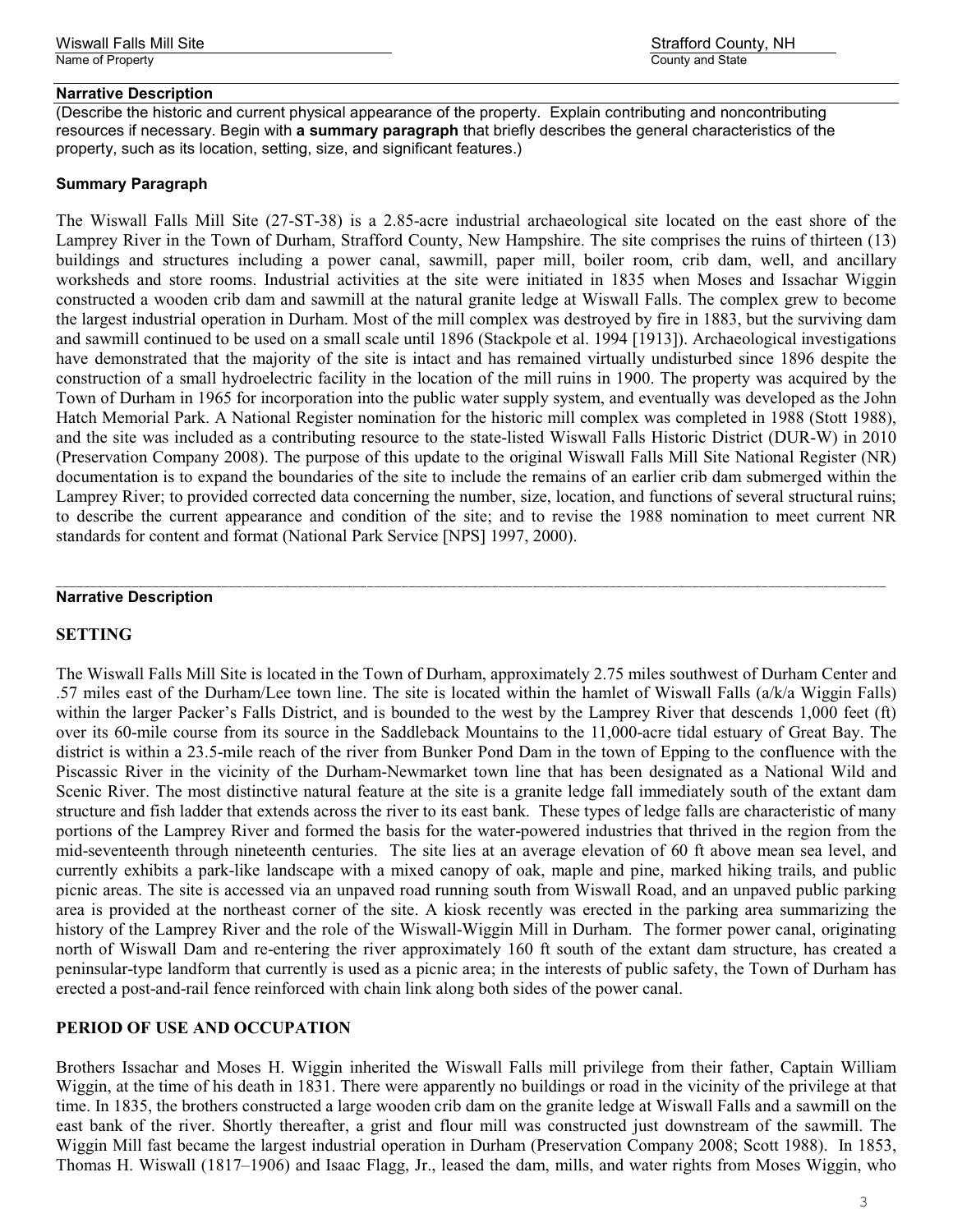# Wiswall Falls Mill Site Strafford County, NH

had taken sole possession after Issachar's death in 1844. A stipulation of the lease was that Moses Wiggin would build a two-story paper mill with two water wheels to be powered by a new power canal. In 1854, the power canal was constructed and Wiggin moved a machine shop from Newmarket to the southern end of the canal to serve as the paper mill. Soon after the completion of the building, Wiswall and a new partner, Howard Moses, leased the mill under the name T.H. Wiswall & Company (Stott 1988).

After Moses Wiggin died with outstanding debts in 1856, the mills, water rights, and paper mill lease were publicly auctioned in May 1857. Wiswall and Howard Moses, however, were able to maintain occupancy of the mills, and bought the property outright in July of 1857. Howard Moses managed the financial portion of the business, but died in 1858 and his share of the company was transferred to his father C.C.P. Moses. The elder Moses served as the firm's junior partner until his death in 1883. After some difficulties precipitated by the financial panic of 1857, Wiswall's business prospered enough to justify an expansion of the mill. In 1868, Wiswall constructed a new dam, erected worker housing, opened a store, and expanded the paper mill structure. While the owners focused their attention on the profitable paper mill, saw and grist milling activities declined. By 1870, the grist mill had largely ceased operation and the saw mill only operated three months of the year (Stott 1988). The paper mill continued to operate successfully until November 1883 when the building caught fire and burned to the ground. Faced with bankruptcy, Wiswall disbanded T.H. Wiswall & Company and put the property up for sale the following month. Some of Wiswall's former employees continued to operate the surviving sawmill until a flood in 1896 breached the dam (Preservation Company 2008; Stott 1988). While the mill site was adapted for hydroelectric generation beginning in 1900, the 1896 breach effectively ended the 60-year history of the site as a water-powered mill complex.

# **PHYSICAL CHARACTERISTICS**

The Wiswall Falls Mill Site occupies a 2.85-acre footprint measuring 470 ft north–south and 260 ft east–west. The site is bounded to the north by Wiswall Road, to the west by the Lamprey River, to the south by a transmission line easement, and to the east by an artificial boundary running north–south from Wiswall Road to the transmission line easement at an average distance of 260 ft east from the eastern shoreline of the Lamprey River. The submerged circa (ca.) 1868 crib dam elements, measuring approximately 15-ft wide and 180-ft long, create a narrow, linear extension of the site across the length of the Lamprey River immediately north of and parallel to the extant dam. The infrastructural elements of the former mill site are still visible across the landscape as stone, concrete, and brick foundation ruins, the excavated power canal, and a possible well. The results of previous archaeological investigations at the site suggest that subsurface evidence of the complex may extend as least as deeply as 3 ft below the current ground surface; the identified infrastructural features and results of the previous archaeological work are discussed in more detail below.

#### **Contributing Features**

#### **Structure 1 – Power Canal**

The power canal, constructed by Moses Wiggin in 1854, is the most visually conspicuous and intact feature within the Wiswall Falls Mill Site. The power canal begins approximately 60 ft north of the existing dam structure, runs east/southeast then south and parallel to the river, passing 50 ft east of the dam's east abutment before exiting west and south into the river approximately 180 ft downstream of the dam via the ruins of the paper mill tailrace. The power canal is completely filled upstream (north) of the flood gate, and additional fill has been placed in the area north of the dam and flood gate. The northern section of the canal was filled in 1967 after the Town of Durham acquired the property and hired the engineering firm of Camp, Dresser & McKee of Boston and contractor A. Belanger & Sons, Inc. of Cambridge, Massachusetts, to rehabilitate the dam (Board of Selectmen 1966; Lewis 1966; Mackey 1967; Town of Durham and Camp, Dresser & McKee 1967; Venett 1993). A shallow, water-filled depression lined with scattered small boulders on its northern perimeter marks the power canal's northern point of entry from the river. A large pile of cut stone and fieldstone, approximately 20–30-ft wide, is located on the eastern perimeter of the filled canal and likely is structural debris associated with its demolition and infilling.

The walls of the power canal downstream (south) of the gate are much more intact and serve as the focal point of the site. The power canal is lined with dry-laid quarried granite and fieldstone and runs south for a distance of 150 ft. In this section, the canal is approximately 12-ft wide and the walls are between 8–10-ft high. The power canal then makes an approximately 90-degree turn west toward the river. This turn marks the point where the headrace ended as water in the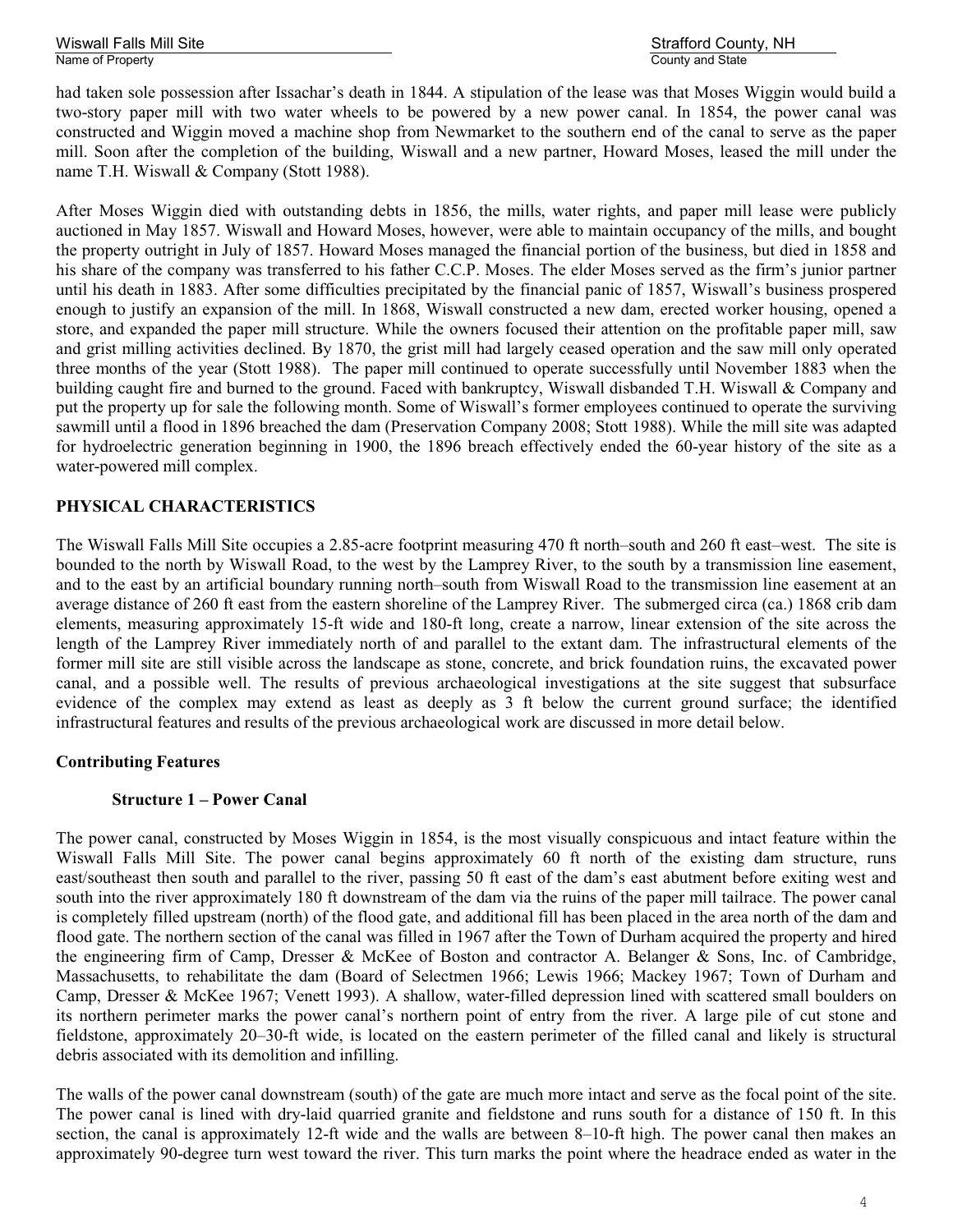Wiswall Falls Mill Site Strafford County, NH

power canal passed through two turbines beneath the paper mill (Stott 1988); no physical evidence of the turbines has been identified. West of the paper mill foundation, the tailrace turns south, transitioning to a piled stone breakwater before merging with the river. The overall length of the power canal, from point of river entry to point of river exit, is roughly 330 ft. Documentation on file at the Town of Durham Department of Public Works (DPW) indicate that in 1998 a series of structural repairs was made to stabilize the power canal (DPW 1999), but plans or photographs showing the exact locations and nature of the repairs could not be located. A segment of concrete facing was identified on the interior face of the west power canal wall, but it is unclear if that is evidence of the 1998 repair episode.

### **Structure 2 – Wiggin/Wiswall Sawmill Foundation**

A portion of the Wiggin sawmill foundation lies on the east bank of the Lamprey River, downstream and adjacent to Wiswall Dam. The surviving wall segment, measuring approximately 30-ft long, 9.5-ft high, and 2–2.5-ft wide, comprised several courses of irregularly stacked, dry-laid, cut granite blocks chinked with smaller stones. A 10-ft long portion of the wall appears to have been incorporated into the dam's downstream abutment and covered with shotcrete, resulting in a total length of 40 ft wing for the surviving north-south-oriented segment of the sawmill foundation south of the dam wall. A portion of the south wall of the sawmill foundation also survives, measuring 12-ft long from east–west to its juncture with the west wall of the grist/flour mill complex (Structure 10). Stones in the sawmill foundation wall range from 6–36 inches long and have numerous visible 3/4-inch diameter drill marks and holes for lifting tongs.

In order to accommodate the installation of a Denil fish ladder at the eastern side of the existing concrete dam, in 2011 an approximately 22-ft long segment of the sawmill foundation wall was mechanically dismantled, beginning at the junction of the foundation with the dam's concrete wing wall to a point 6–7 ft short of the foundation corner; the results of the archeological monitoring program conducted as part of the sawmill deconstruction are provided below. Following the deconstruction and embankment stabilization, the concrete fish ladder was installed with the corner of the sawmill foundation preserved in place.

Reconstructing the original size and configuration of the ca. 1835 Wiggin sawmill is complicated by the fragmentary nature of the surviving structural data, the construction of Wiswall Dam in 1912, and conclusions and assumptions provided in earlier archaeological and historical documentation of the building. In their description of the surviving sawmill foundation, Maymon and Bolian (1985) comment that "The dimensions, approximately 40 by 15 feet, do not match any of the historically documented structures in the mill complex," a statement that suggests the authors believed that the archaeologically-identified structural elements encompassed the full extent of the former sawmill. The 1857 auction advertisement for the mill complex, however, puts the size of sawmill at 60-x-24-ft, dimensions that would appear to be corroborated by a ca. 1883–1896 archival photograph of the building<sup>i</sup>. Using the photograph and auction advertisements as comparative sources, and assuming that the surviving foundation walls represent only a portion of the former sawmill structure, it is likely that north–south- oriented wall would have extended 10–15-ft north of the upstream face of existing dam wall. No evidence of the north portion of the foundation is visible, however, suggesting that it was likely destroyed during the construction of the dam.

Similarly, Maymon and Bolian (1985) assume that the north–south fieldstone wall paralleling the river represents the outside western wall of the sawmill, an assumption that would narrow the width of the building by half when compared to size description provided in the 1857 auction posting. The ca. 1880 photograph of the sawmill, however, suggests that the surviving wall was more likely internal to the building, bisecting the foundation from north to south and serving as the east wall of a race that would have channeled water through the turbines and south out of the building. This supposition is bolstered by several interrelated observations. First, the ca. 1883–1896 photograph and a second undated photograph show two substantial "window" openings at the south end of foundation wall, openings that do not occur in the existing foundation wall segment despite its roughly equivalent elevation with the existing dam. Second, the surviving south wall of the structure is a closed wall that would not permit the flow of water through the raceway as would be necessary to power the mill. And finally, the archaeological monitoring program conducted in 2011 documented what appeared to be the outer wall of the original race in the form of a linear configuration of large blocks of cut and unworked stone toppled across a naturally-occurring "spine" of bedrock.

<sup>&</sup>lt;sup>i</sup> The photograph shows the condition of the sawmill sometime after the fire of 1883, but before the 1868 crib dam was washed away in 1896. It would appear that the chimneys from the boiler house survived the fire, and can be seen rising above the roofline of the sawmill.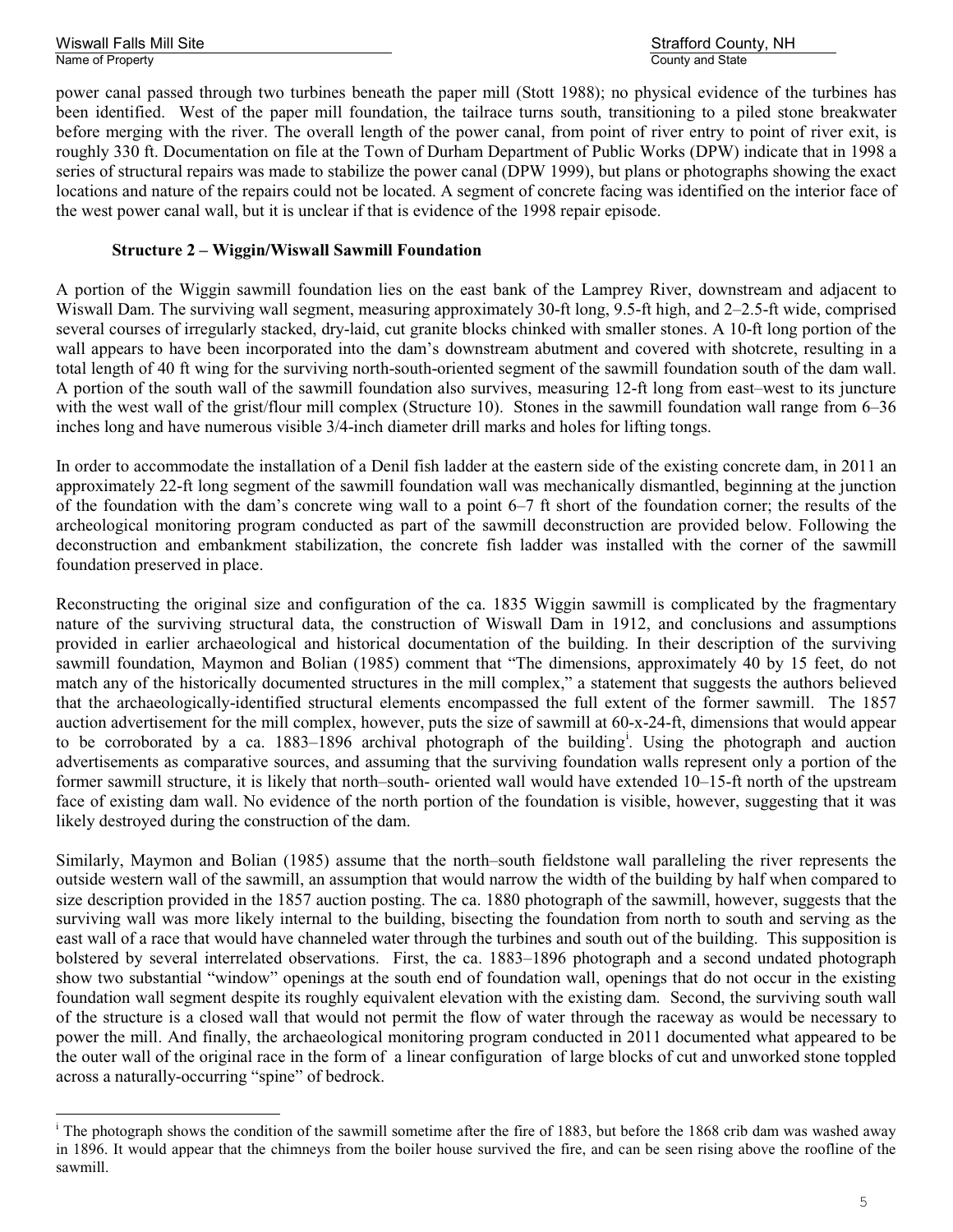This configuration of features suggests that the outside foundation wall depicted in the ca. 1880 photograph is not the same wall that survives on the modern landscape, but the external wall of an enclosed raceway that was probably leveled in 1912 with the construction of the concrete dam with only its very lowermost course of stone left in place. The apparent extension of this outer wall beyond the southern terminus of the sawmill's center wall also may have been a deliberate attempt to better channel the outflow from the sawmill to power the grist/flour mill immediately downstream. It also suggests that the superstructure shown in the archival photograph is an expansion of the original mill structure that in its original form would likely have been constructed with an external waterwheel. With the adoption of turbine technology at the site, possibly during the mid 1850s with the excavation of the power canal and expansion and diversification of milling operations, the sawmill appears to have been doubled in size to enclose the raceway within the structure itself. A vertical seam in the center of the sheathing on the north gable end of the mill underscores this notion. If this construction history is correct, the foundation segment remaining on site is a significant survival from the original 1835 sawmill structure, but only a very small portion of the later nineteenth-century building. Furthermore, the placement of the mill straddling the river shoreline would also explain why no race feature associated with the original sawmill and gristmill operations has been conclusively identified to date (Stott 1988: Section 7:2).

The eastern foundation of the sawmill has not been identified. Maymon and Bolian (1985) state that "A wall appears to be present on the eastern side (of the sawmill)… most of it is buried," but no evidence of that wall was encountered during the 2010 identification survey (Heitert and Gillis 2010) or the 2011 archaeological monitoring program (PAL 2011). The archaeological monitoring, however, determined that the soils east of the surviving foundation wall were mostly intact subsoils that sloped steeply toward the river, suggesting that the east wall of the mill had been constructed on the naturally higher river embankment, and that it may have rested directly on the ground surface with the stones subsequently robbed out or displaced during later construction activities.

# **Structure 3 – Wiswall Paper Mill Foundation**

The paper mill at Wiswall Falls was a two-story structure measuring 30–34-ft wide and 80-ft long. The structure that served as the paper mill originally was a machine shop that Moses Wiggin moved from Newmarket to the southern end of the power canal in 1854, and was powered by two water wheels within the new canal. The eastern end of the structure was supported by the dry-laid cut stone foundation located at the southeastern corner of the power canal, while the remaining portion of the structure extended west over the canal and was supported by the canal foundation walls. In 1868, the paper mill was lengthened by 10 ft and an ell measuring 13-x-30 ft was added (Stott 1988).

Three foundation walls at the eastern edge of the mill site appear to have been reworked, indicating modification of the structure. Two different wall types are visible. The majority of the walls are constructed of large blocks of cut diorite, which appear to date to the 1854 construction of the power canal and paper mill and/or the 1868 expansion. The later (reworked) portions of the walls are constructed of fieldstone, mortar, and some brick and appear to date to the ca. 1900 construction of the hydroelectric facility at the location (Bolian and Maymon 1985; Stott 1988). A total of five brick-andstone machine pads are located within this portion of the site and also appear to be related to the hydroelectric facility; machine pins embedded within the pads range from 0.5–0.7 inches in diameter.

#### **Structure 4 – Boiler Room**

The remains of the boiler room structure are located immediately south of the paper mill and hydroelectric plant foundation remains. The steam boiler was used in the paper drying process (Preservation Company 2008; Stott 1988). Construction of the boiler room structure appears to post-date the death of Moses Wiggin in 1856, as the structure is not mentioned in the probate or deed records (Stott 1988). It may have been constructed ca. 1868 when the dam was rebuilt and the paper mill plant expanded.

The surviving structural evidence for the building consists primarily of a large berm of soil containing boiler brick in what would have been the southwest half of the standing structure. Also contained within the berm are a boiler plate and coal and slag that together suggest the berm is demolition debris from the smokestack. The south perimeter of the structure is defined by the remains of an east–west-oriented brick wall measuring approximately 12-ft long, 1-ft wide, and 2.5–3-ft high. The eastern margin of the structure is marked by a mostly buried north–south-oriented stone wall measuring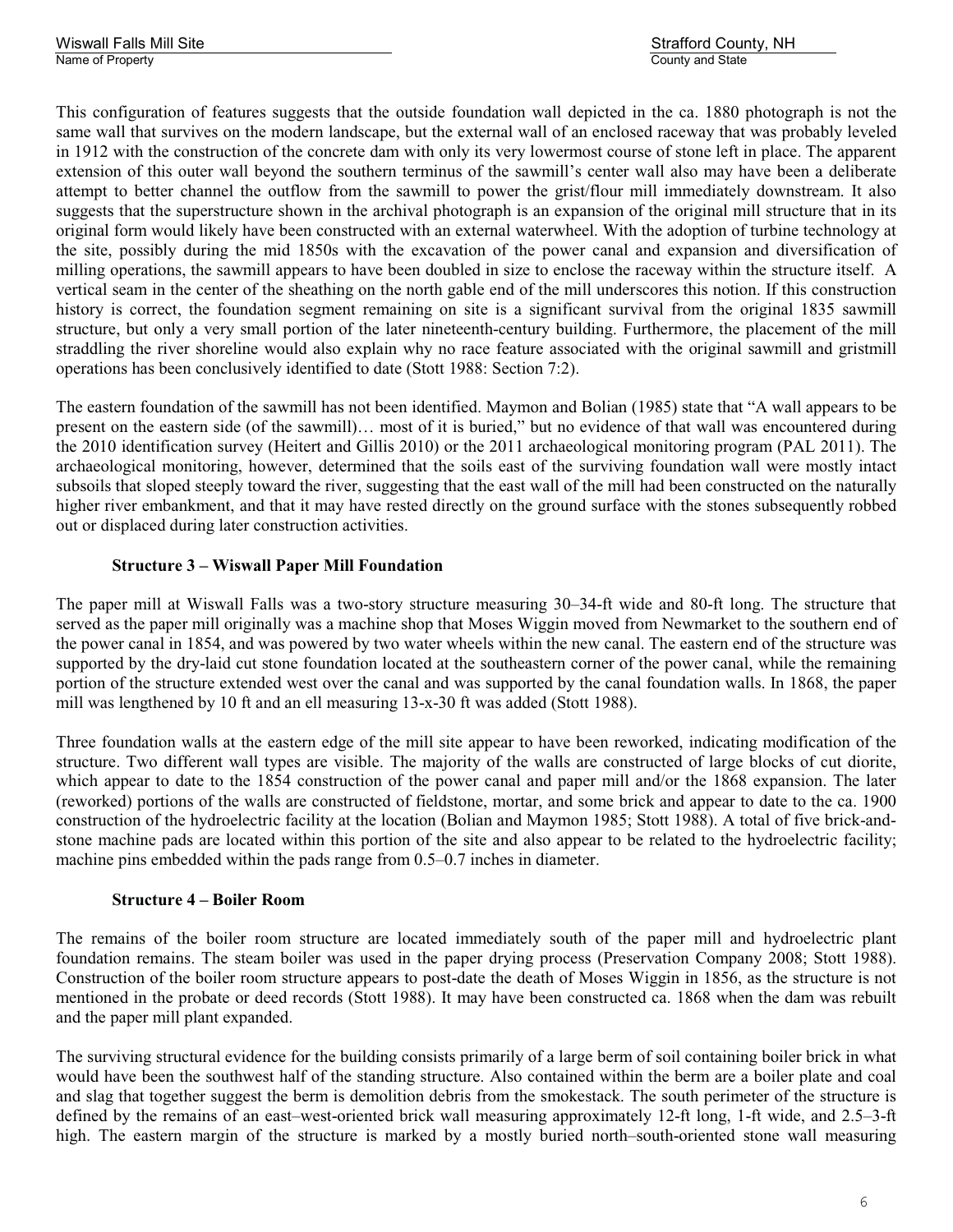Wiswall Falls Mill Site Strafford County, NH

approximately 30-ft long. Stott (1988) also reported a buried brick wall delineating the northern margin of the structure, but that feature could not be re-identified during the 2011 field survey.

#### **Structure 5 – Office Building Foundation**

Structure 5 is the easternmost of two structures located east of the canal and north of the paper mill. The field and cut stone foundation measures approximately 27 ft north–south by 18 ft east–west. It is excavated into the side of a lowelevation landform and contains a fairly shallow cellar hole. The west foundation wall is attached to Structure 6 (see below).

This building consistently has been identified as the remains of a shingle shed structure, an attribution based primarily on the similar size of the surviving foundation remains with the 18-x-28-ft shingle shed described in the 1857 auction advertisement (Bolian and Maymon 1985, 1986; Heitert and Gillis 2010; Kenyon 1986; Preservation Company 2008; Stott 1988). The clapboarded, shuttered, and two-chimneyed building that stands in the location of Structure 5 on the ca. 1880 photograph of the mill complex, however, appears to have functioned less a utilitarian shingle shed than as a business office. Given the complexities of administering such a large and complex mill facility, and the fact that the structure is physically removed from the power canal that would have provided it with the water for its operations, it is more likely that it was built as an office sometime shortly after the excavation of the power canal in 1854, and that the shingle shed more likely stood downstream of the planing and jointing shed along the east side of the power canal (see Structure 13 below).

#### **Structure 6 – Bridge Abutments and Retaining Wall**

Structure 6 is located approximately 45 ft east of the power canal; its east wall is partially formed by the foundation wall of Structure 5. The drylaid stone foundation measures approximately 30 ft north–south by 15 ft east–west. In more closely examining the location of surviving structural elements, it appears that rather than serving as a building, Structure 6 is actually the remains of a bridge crossing spanning a substantial east–west sloping hillside adjacent to the office building. The 1880 archival photograph clearly shows this "upper" crossing, complete with a guardrail, at a substantially higher elevation than the "lower" crossing along which a man is driving his wagon north toward Wiswall Road. The construction of this feature may have been undertaken to reclaim a previously unusable area of sloped ground to improve traffic flow throughout the complex.

This interpretation is strengthened by reconsideration of the foundation itself, and in particular the idea that the missing stones along the west side of the building were robbed out sometime after the closure of the paper mill (Bolian and Maymon 1985). Rather than presenting a jagged edge surrounded by rubble as would be expected from a robbed structure, the north and south ends of the west wall present flat, somewhat finished surfaces with no evidence that they were formerly part of any larger wall building campaign. When viewed as a bridge crossing, the north, south, and east walls of Structure 6 are more properly understood as bridge abutments and a retaining walls, with the west side left open perhaps to accommodate storage beneath the bridge planking above.

#### **Structure 7 – Planing and Jointing Shed Foundation**

Structure 7 was first identified during the 1985 survey as portions of a drylaid stone wall running north–south at 20 centimeters below the surface (Bolian and Maymon 1985). Ash and charcoal deposits identified in the archaeological tests document the 1883 fire that burned the mill complex.

The location of Structure 7 as archaeologically documented by Maymon and Bolian is problematic. The 1985 report places the surviving foundation "between Structure 6 and the canal… (as) uncovered during shovel testing in (shovel test pit) STP B-5 and possibly B-7" (Maymon and Bolian 1985:15). Mapping of these test pits puts the identified features at the north end of the power canal. The follow-up Phase II testing, however, places the larger excavation units in the "two areas where the wall had been located in Phase I… to expose more of the wall" (Maymon and Bolian 1986:11), at the south end of the power canal much closer to the paper mill. The reason for this shift is unclear, but may be attributable to the faulty relocation of the 1985 test pits during the 1986 survey, a mislocation that can be easily understood given the heavily overgrown and jumbled landscape that characterized the site at that time. Whatever the reason, the resultant data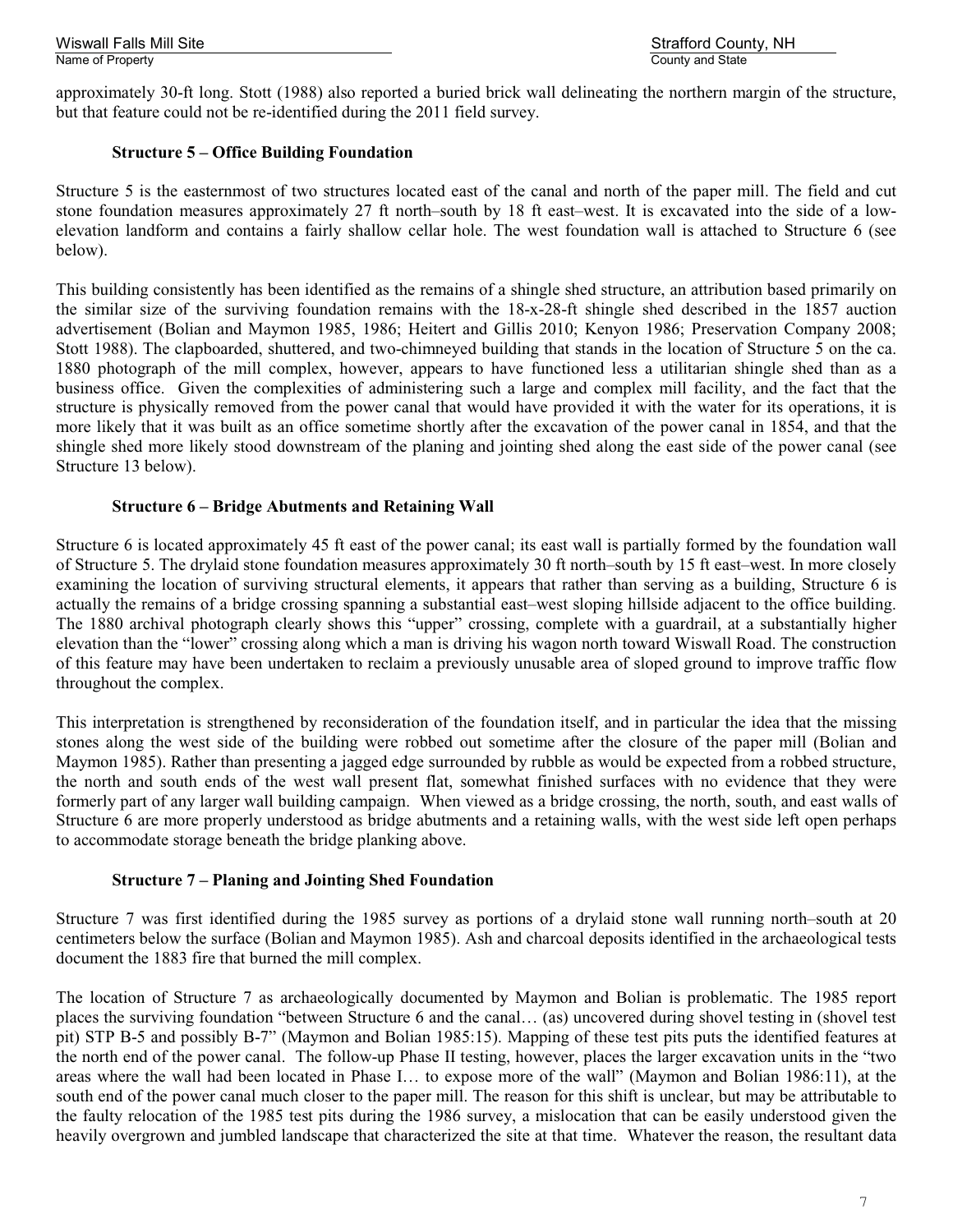Wiswall Falls Mill Site Strafford County, NH

suggests that between 1985 and 1986 the archaeologists identified two structures, rather than one, immediately east and adjacent to the power canal.

The dry-laid stone wall segment identified during the Phase I testing STP B-5, along with a second segment of wall identified during the Phase II testing in excavation unit S41W2.5 are likely the remains of the east wall of "the single story structure directly behind the man standing beside the horse drawn wagon" (1986:10) in the ca. 1880 archival photograph of the complex. The north–south linear arrangement of the stones and their location relative to the power canal and Structures 5 and 6 correspond well not only with the 1880 photograph, but with the 1857 auction description of the planing and jointing shed as a one-story, 40-x-12-ft structure. Given the architectural similarities between Structure 7 and Structure 5, it is likely that it too was built sometime just after the excavation of the power canal in 1854.

No surface evidence of this structure survives on site.

#### **Structure 8 – Stockhouse Foundation**

Structure 8, identified as a stockhouse/warehouse structure, lies at the southeast corner of the site. The building is not mentioned in the 1857 auction advertisement for the complex, so it may be that it was built sometime around 1868 with the construction of the new crib dam and the general infrastructural expansion of the property. The 1880 photograph of the mill complex shows it as two connected two-story structures, including an eastern structure with an east–west oriented roof and a western structure with a north-south oriented roof, each measuring 25-x-30 ft. These dimensions are comparable to those reported for the building in Griffiths' history of Packer's Falls (Griffiths n.d.).

The remaining surface evidence for this structure takes the form of three large, north–south oriented berms that presumably mark the locations of three structural foundation walls. Sections of blasted rock outcrop form part of the southern and western sides. A portion of a stone foundation wall was identified at the southwest corner of the presumed structural footprint and also along its eastern edge. A few cut stones also mark the southwest corner of the former building. The dimensions of the Structure 8 are estimated at approximately 50-ft magnetic east-west by 25-ft magnetic north-south, with a middle wall centrally located between the east and west sections.

#### **Structure 9 – Storage Building Foundation**

Structure 9 is the northernmost of all the mill structures. Archaeological probing by Bolian and Maymon (1986) preliminarily identified foundation dimensions of approximately 16-x-18 ft. The authors reported that that only the eastern portion of the foundation was visible aboveground at that time, and that the foundation was likely robbed for stone sometime after the abandonment of the complex. The measurements described by Bolian and Maymon do not clearly correspond to any building in the 1857 advertisement for the complex, but it may be the remains of the small structure shown in the left foreground of a ca. 1880 photograph of the mill taken from the vicinity of Wiswall Road. While the function of the building is not is not obvious from the photograph, its lack of windows and modest size suggest it may have been a storage structure.

No surface evidence of this structure could be re-identified during the 2011 documentation of the site.

#### **Structure 10 – Grist/Flour Mill Foundation**

The grist and flour mill was constructed by Moses and Issachar Wiggin shortly after the dam and sawmill were constructed in 1835. The gristmill was 50-x-24-ft and, like the sawmill, was powered by two water turbines. Historic photographs indicate that the gristmill was located on the island, south and slightly east of the sawmill. The photographs suggest that the west foundation wall of the gristmill utilized the stone wall that extends south from the southeast corner of the sawmill foundation.

With the exception of the stone wall that is presumed to have served as the west wall of the mill, no structural or archaeological evidence of the grist/flour mill has been identified to date.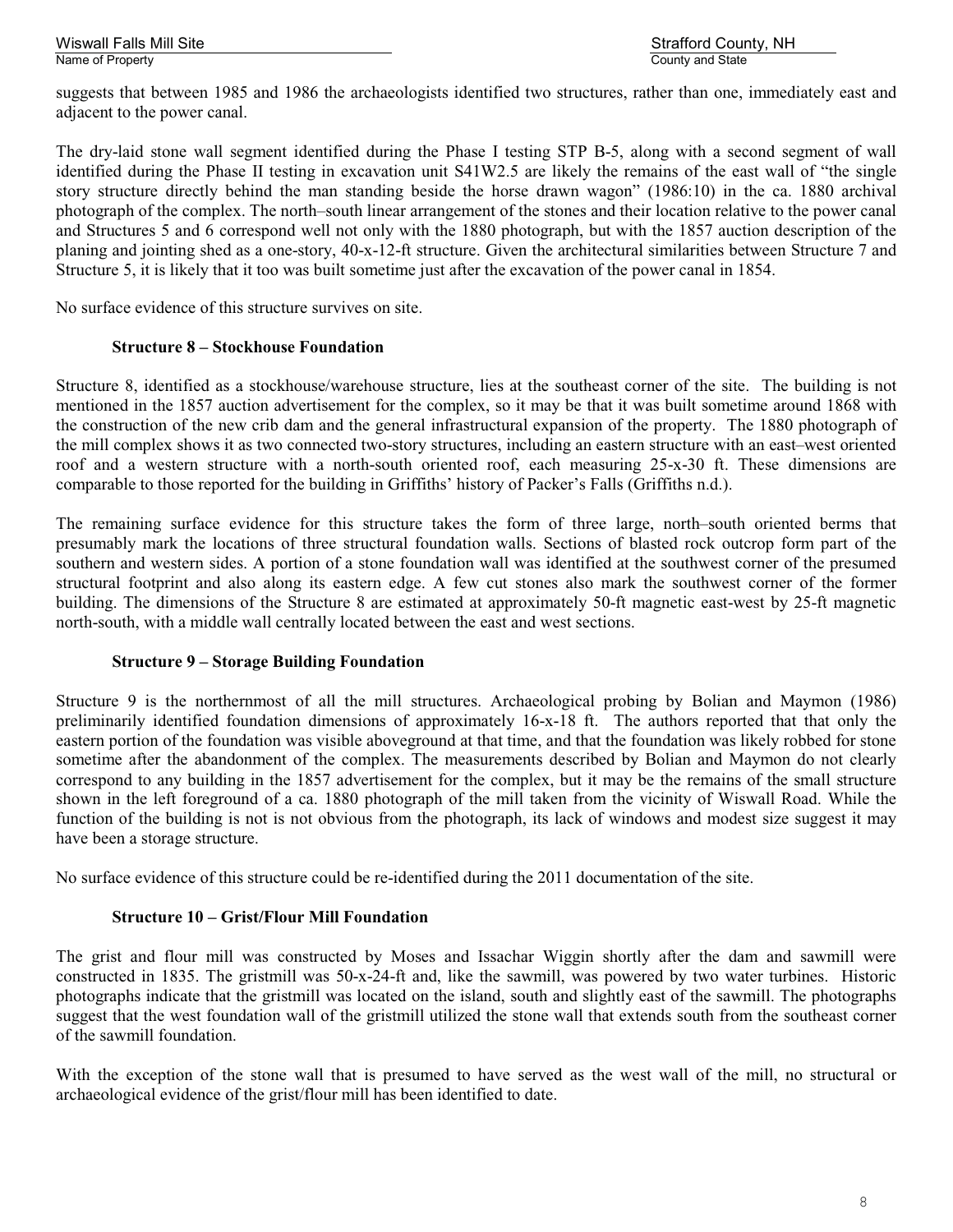#### **Structure 11 – 1868 Crib Dam Remains**

The remains of what is likely the ca. 1868 wooden crib dam are located approximately 10 ft upstream of the extant 1912 concrete dam, extending west across the river impoundment from the projected northern foundation wall of the sawmill. An exploratory dive conducted in 1994 identified two intact sections of the crib dam remains consisting of 1-x-12-ft wooden beams laid on top of 6-x-6-ft wooden beams. Both sets of beams are sunk several feet into the river bottom and point toward the dam at a 45-degree angle (Diver Services 1994).

#### **Structure 12 – Possible Well**

A possible well is located on the east side of the footpath between Structures 3 and 8. The feature consists of a circular deposit of cut stone, approximately 3 ft in diameter, situated around a cut and hollowed out wooden implement. While the function of the feature is not known, it may represent a capped well.

#### **Structure 13 – Shingle Shed**

Structure 13 originally was identified as Structure 7 on the basis of the 1985 and 1986 survey work at the site. In summary, during the 1985 survey work two foundation elements were identified in test pits B-5 and B-7 immediately east of the power canal and west of Structure 6, and were designated Structure 7 (Bolian and Maymon 1986). As discussed above, however, the units excavated in 1986 to further explore those foundation remains were placed substantially farther south than STPs B-5 and B-7; while the relative distance of the excavation units from the east wall of the power canal was consistent with the 1985 test pits, they were much closer to the paper mill foundation than to Structures 5 and 6. The 1986 archaeology report continues to refer to the expanded foundation remains as Structure 7, but the excavation unit testing at S77W1 and S84W17 instead appears to have identified the west and south walls, respectively, of the 18-x-28-ft shingle shed described in the 1857 auction announcement.

This building, tucked between the planing and joining shed and the paper mill, seems to have been regularly overlooked in the ca. 1880 archival photograph of the complex, instead being interpreted as part of the paper mill building. Careful inspection of the photo, however, shows that the shingle shed roofline is at a slightly different elevation than that of the paper mill, and also shows what appears to be the back edge of the shed just visible above the right gable corner of Structure 7. In addition, the paper mill and the shingle shed appear to be sheathed in entirely different materials. Like the adjacent planing and joining shed, the construction of the shingle likely dates to sometime shortly after the excavation of the power canal in 1854.

No surface evidence of this structure survives on site.

#### **Non-Contributing Features**

#### **1912 Wiswall Dam**

Wiswall Dam (NH State No. 700) is a concrete gravity type, run-of-the-river structure that traverses the Lamprey River on an east–west axis. The dam was constructed by the Newmarket Electric Company in 1912 during a period when a series of improvements were undertaken to increase the capacity of the hydroelectric facility; a concrete gate within the power canal was erected at the same time. Its impoundment extends approximately 1.3 miles upstream within the Lamprey's natural channel. The structure measures approximately 250 ft in length from the outer ends of the core walls, is 17.8 ft high, and creates about 11 ft of head (fall). The concrete spillway is 110 ft long, 13 ft high, and traverses almost the entire width of the river channel. The western two-thirds of the spillway is built atop a granite ledge and the eastern third of the structure rests on what appears to be a course of split granite blocks. A portion of the former Wiggin-Wiswall sawmill foundation is incorporated into the dam's east abutment and training wall.

The dam is included as a contributing resource to the Wiswall Falls Historic District (Preservation Company 2008), and was the subject of state-level archival photographic and historical documentation (Daly 2011) in compliance with Stipulation II of the Memorandum of Agreement (MOA) for the Wiswall Dam fish ladder installation project.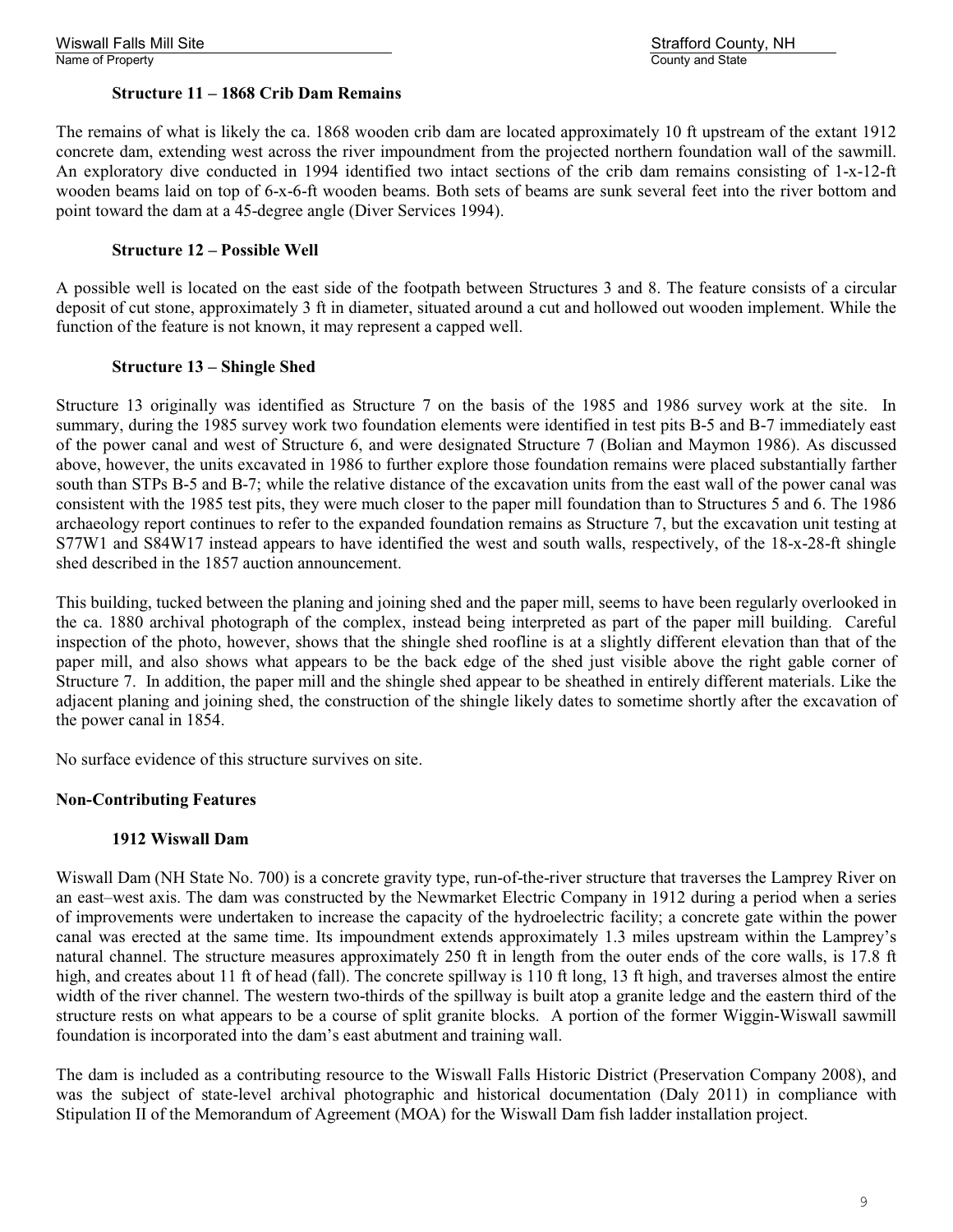Wiswall Falls Mill Site Strafford County, NH

### **1912 Concrete Flood Gate**

A concrete flood gate contemporaneous with the extant dam is located within the historic power canal (Structure 1) approximately 50-ft due east of the dam's east abutment. This plank-formed, reinforced concrete structure has three 5-ft wide gate apertures and two angled buttresses projecting downstream between the apertures. The original timber gate leaves are missing, and the operating mechanisms and concrete headframe have been removed from the top of the gate, which is now covered with a timber deck. Concrete lines both walls of the raceway for a short distance downstream (south) of the gate.

#### **SUMMARY OF PREVIOUS RESEARCH**

The Wiswall Falls Mill Site has been the subject of six (6) cultural resources investigations conducted between 1985 and 2011. The first of these projects comprised an identification survey in advance of the proposed construction of a hydroelectric facility on the east bank of the river just south of the extant dam. The survey resulted in the initial delineation of the site and the inventory of seven (7) structural features including the ca. 1835 sawmill foundation remains (one of the first mills to be erected on the site), the ca. 1854 paper mill foundation, and the large, well-preserved 1854 stone-lined power canal (Bolian and Maymon 1985). A total of 19 STPs was excavated immediately east and south of the power canal that documented deep fill deposits containing a low density of later nineteenth- and twentieth-century cultural material (e.g. bottle caps, wire nails, cigarette butts, brick fragments, clear and brown bottle glass, coal, and large amounts of slag). Test pits B-5 and B-7 uncovered portions of a drylaid stone wal1 running north–south at 20 centimeters below the surface, and was identified as a possible shed (Structure 7), although the exact length and function of the feature was not conclusively determined. Based on the results of the Phase I survey, the authors concluded that

*Much of this (mill) complex remains. Specific mill structures have not yet been identified, however several are visible above the ground. Houses relating to the period of mill activity are still standing on the north side of Wiswall Road. The relatively undisturbed nature of the entire community makes it an important location for the study of nineteenth century industrial development* (Maymon and Bolian 1985:18).

In keeping with that observation, an evaluation survey was conducted the following year focused on those areas slated for project-related impacts associated with the hydroelectric development (Bolian and Maymon 1986). Testing at Structure 13 (erroneously identified as Structure 7 in the report), a north–south-oriented stone wall located approximately 26 ft east of the east wall of the power canal, was designed to delineate the physical extent of the building, identify builders' trenches, and sample fill from inside the foundation. Using a combination of soil probes spaced at regular intervals and six excavation units, the foundation was determined to measure approximately 41.5-ft long and 14-ft wide based on the identification of the northeast and southwest corners of the structure. A discrete layer of ash, charcoal, and mortar underlain by oxidized soils was identified in all of the excavation units, and provided clear evidence of the fire that destroyed nearly the entire mill complex in 1883. Evidence for builders' trenches was far more equivocal, with the only clearly construction-related trench found running east–west at the southwest corner of the foundation; the feature, however, did not yield any diagnostic materials with which to date the construction of the shed, or any interpretively substantive stratigraphic sequences. Finally, a unit excavated in the center of the foundation uncovered several large stones that appeared to have been deliberately placed in clean fill to act as supports for floor joists, suggesting that the shed, at a minimum, had been built with a crawl space of some kind.

Structure 3, the paper mill foundation, was tested using two units placed inside and outside of the southeastern corner of the building remains. The unit placed outside of the foundation wall identified no evidence of a builder's trench, but the unit placed inside the foundation documented a one foot-thick layer of modern trash (e.g. steel and aluminum cans, late twentieth-century ceramics, bottle and window glass, bricks, automobile parts), followed by six strata containing a mix of later nineteenth-century structural and domestic debris (e.g. ceramic insulators, melted and unmelted bottle and window glass, cut nails, buttons, ceramics), wood planking, mortar, and brick. Excavation was terminated due to water table inundation, but probing within the waterlogged soils at the bottom of the unit yielded a 2–3-inch thick charcoal layer, probable evidence of the 1883 fire. The sequence of deposits and associated cultural material indicates that after the building burned, it was filled with demolition debris from the site and eventually capped with fill related to the use of the site as a hydroelectric facility in the early twentieth century. Following the complete abandonment of the complex in the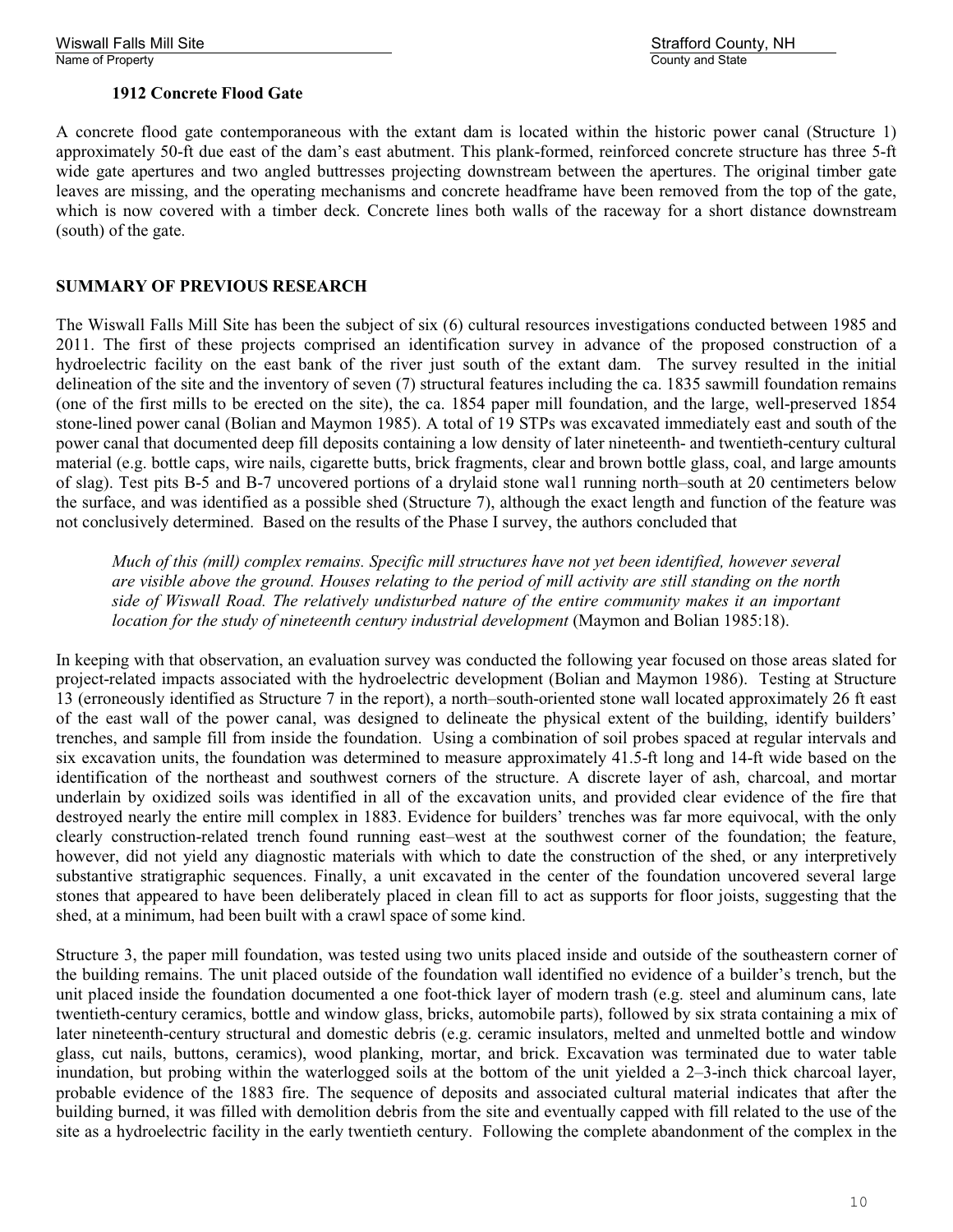Wiswall Falls Mill Site<br>
Name of Property<br>
Name of Property<br>
Name of Property Name of Property

1940s and the use of the impoundment as part of the town water supply system, the foundation was used as an occasional illicit dump site until being refurbished as the John Hatch Memorial Park (Bolian and Maymon 1986).

In addition to the subsurface testing, the evaluation work also identified two additional structures at the site including Structure 8, the stockhouse ruins, and Structure 9, an untyped outbuilding that does not correspond to any documented structures within the mill complex. It is important to note that the lack of a professionally rendered site map, detailed plan and profile views, or accompanying photographs makes many of the authors' conclusions difficult to evaluate, and has resulted in no small degree of confusion concerning the location, size and function of many of the archaeologicallyidentified structural remains.

A third survey conducted by Victoria Kenyon in 1986 also provided important information about the general landscape integrity of the Wiswall Falls Mill Site. Subsurface testing just north of the dam near Wiswall Road identified a relict plowzone and also provided evidence of the precontact occupation of the area in the form of three lithic cores recovered from intact subsoil. This concentration of materials expanded the geographic boundaries of the known precontact use of the area as illustrated by another precontact site (NH40-10), located roughly 75 meters downstream from the dam site. While not directly associated with the historic mill complex, and not recommended as potentially National Register eligible in and of themselves, the recovery of precontact materials from intact subsoil strata suggested a level of landscape integrity upstream of the extant dam with the potential to yield similarly intact historic period deposits related to the Wiggin/Wiswall milling tenure on the property.

The hydroelectric facility project was never implemented, and the site remained unexamined until July 1994 when an exploratory dive survey was conducted immediately upstream of the dam. The summary letter detailing the results of the dive does not explain the reason for the work, but does describe two areas "that pose a significant safety hazard… (to) someone who is jumping or diving," suggesting that it was undertaken to assess the suitability of the impoundment as a swimming hole as part of the planning process to convert the mill site into a public park (Diver Services 1994). The "hazards," described as having very jagged edges, were the remains of the earlier crib dam (Structure 12) located roughly 10 ft north of the extant dam wall.

Between 1996 and 2000, the Lamprey River was designated a National Wild and Scenic River under the management of the NPS. Ordinarily, rivers receiving this designation do not have dams, but an exception was made for Wiswall Dam in consideration of its importance in maintaining a supplemental water supply for the town of Durham and the University of New Hampshire. In order to restore the aquatic habitat of the Lamprey River and the upstream migration of anadromous fish along its length, however, a Denil fish ladder was proposed for the eastern end of the Wiswall Dam (New Hampshire Department of Environmental Services [DES] 2002]). After several years of planning among the NPS, the Town of Durham, the United States Department of Agriculture – Natural Resources Conservation Service (USDA-NRCS), the Lamprey River Advisory Committee, and several other private and public stakeholders, the details of the fish ladder installation were finalized to include building an emergency spillway on the west side of the dam; repairing and rebuilding the downstream training walls including the east wall that incorporated portions of the historic sawmill foundation (Structure 2); and regrading of the existing ground surface. In advance of the construction work, a total of 27 50-x-50 centimeter (cm) test pits was excavated within the Wiswall Falls Mill Site, the majority of which was located north of the core mill complex (Heitert and Gillis 2010). Subsurface testing revealed heavily mixed and deeply disturbed soils dating to the destruction/demolition of the various milling concerns within the site, and by the subsequent modern dam and hydroelectric facilities construction activities. The belowground disturbance was most often manifested as deep gravel fills underlain by graded C subsoil horizons.

The artifact assemblage comprised slag, coal, miscellaneous historic ceramics and metal fragments, and glass. No precontact cultural materials were recovered during the excavations. The vast majority of the recovered materials included cinder, clinker, coal, and coal ash. Very few datable materials or domestic or personal items were recovered from the site, and none of those that were recovered conveyed any substantive information about the construction and/or use of the mill complex or the day-to-day lives of its managers and employees. None of the cultural material was recovered from intact or historically significant soil contexts and did not form any discrete clusters suggestive of activity areas or a planned landscape. While a layer of cinder and coal was identified in several test pits that is indicative of the 1883 fire that destroyed the mill, the layer generally did not contain other artifacts that would provide additional information about the complex. The stratigraphic association of this burn layer also was somewhat problematic. In some test pits, the layer was found within fill soils, while in others it was found to overlie graded B or C horizon subsoils. The mixed association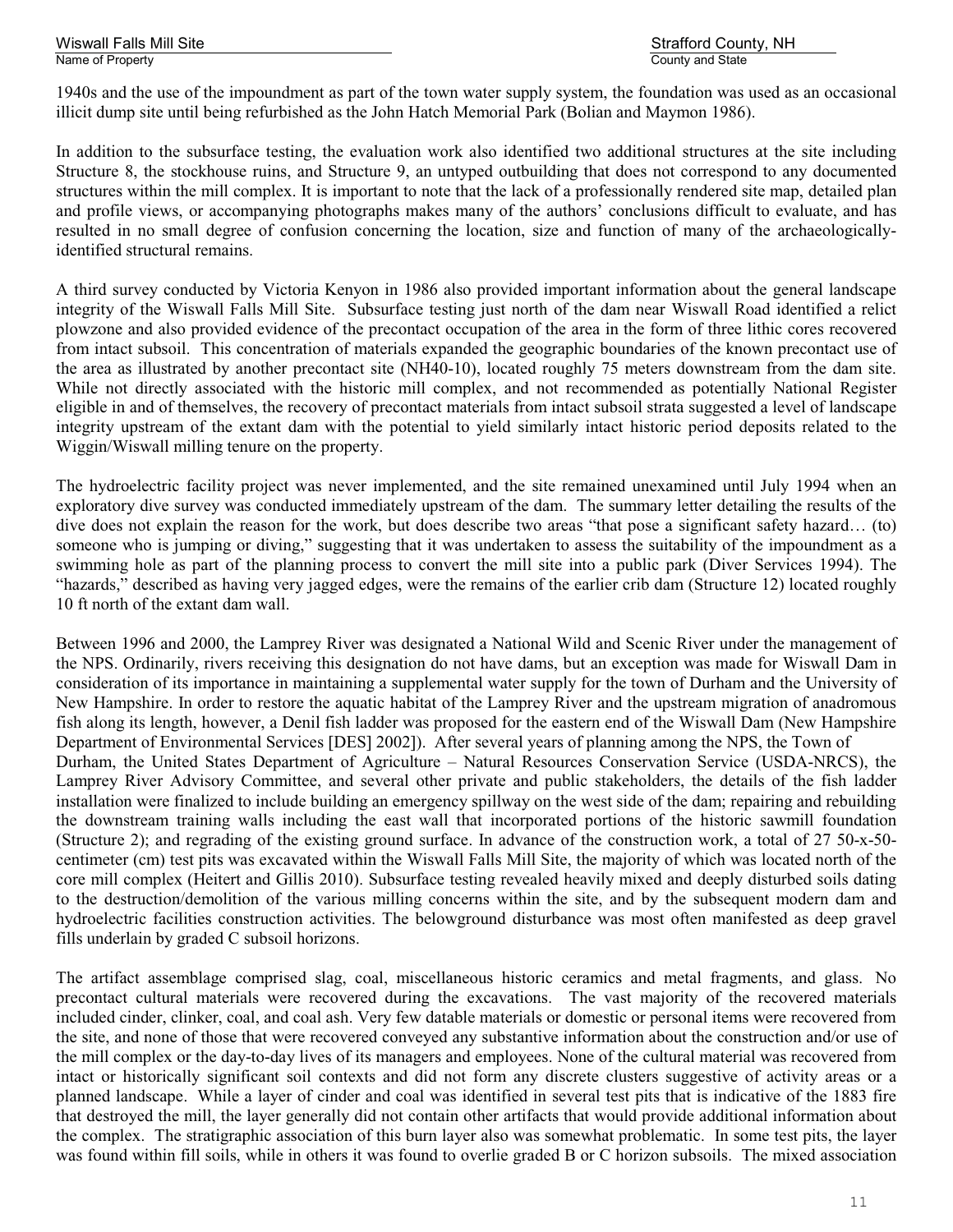of the layer suggests that it was likely disturbed in some areas subsequent to the fire event. The cinder/coal layer likely represents the same matrices previously identified by Bolian and Maymon (1985, 1986) and by Kenyon (1986) within several test pits excavated in other areas of the mill complex.

No evidence of builders' trenches or stratigraphic sequences that could provide additional information about the surviving foundation elements of the ca. 1835 sawmill were identified during subsurface excavations, nor was there any evidence of buried, intact structural remains associated with any of the other mill buildings. Two large pieces of cut granite were identified in one of the test pits – after expanding the test pit, however, it was clear that the stone, while probably part of a historic foundation at one time, was completely displaced from its original context and had merely been incorporated as part of a larger filling episode.

Because the construction of the fish ladder was determined to have an adverse effect on the Wiswall Falls Mill Site through the demolition of portions of the contributing ca. 1835 sawmill foundation (Structure 2), an MOA was signed by the USDA–NRCS, the New Hampshire State Historic Preservation Office (NHSHPO), and several other local and federal signatories that included a stipulation designed to mitigate that effect. The archaeological mitigation measure (Stipulation I) included existing conditions documentation of the site; monitoring of the construction activities associated with the installation of the fish ladder at Structure 2; and the update of the original 1988 National Register documentation for the site. In May 2011, the existing condition of the ca. 1825 Wiggin sawmill foundation was recorded through measured drawings of the surviving wall and high-resolution digital photography. At the time of the survey, unusually high water levels in the Lamprey River precluded the complete documentation of the foundation wall profile; this work was completed as part of the archaeological monitoring program conducted in July 2011 (see below). In addition to documenting the sawmill foundation wall, the entire Wiswall Falls Mill Site was digitally photographed and mapped using a Leica TCR 405 total station with a Carlson Explorer II data collector , the results of which have been included as part of this document.

On-site monitoring of the sawmill foundation deconstruction was undertaken in July 2011. The monitoring program was designed to observe and record any previously unrecorded structural elements or features associated with the foundation, and included detailed field notes, high-resolution digital photography of the dismantling and removal activities, and sketch maps of the deconstruction impact area. In advance of the construction work, the sawmill foundation profile was drawn in its entirety to document those structural elements that were inaccessible during the May recordation effort (see above).

Following clear-cutting around Structure 2, an approximately 22-ft long segment of the foundation wall was mechanically dismantled, beginning at the junction of the foundation with the dam's concrete wing wall to a point 6–7 ft short of the foundation corner. Each stone was individually removed and stockpiled on site, with the soils gradually lowered as each course was removed. After the wall segment was dismantled, the remaining soils behind the foundation were mechanically excavated for a horizontal distance of approximately 25 ft and to a maximum depth of 9 ft below ground surface. The excavation was sloped up and away from the riverbank to permit machine access for the fish ladder construction. The soils closest to the foundation wall were composed of a yellowish brown fill densely packed with cobbles extending to the base of the foundation. It is likely that this fill was brought in to stabilize the foundation in support of its use as a training wall for the dam. As the excavation moved farther east from the foundation location (approximately 16 ft), the fill deposit became shallower and capped by truncated but intact B and C subsoils. No features were identified in the excavated area and no cultural material beyond brick fragments and modern trash were observed in the fill deposits. Several days after the deconstruction of the wall, USDA-NRCS staff pulled a wood axle or drive shaft out of the water downstream of the dam and near the east bank of the river. The axle/drive shaft was surrounded by a metal bearing surface set in an adjustable mount fixed by four bolts in the lobes of the mount to the broken iron frame. The object was not articulated with any larger structural/architectural feature, and is likely a piece of "demolition debris" associated with the razing of the mill complex after the 1883 fire. Where and from what mill the object may have originated is difficult to say given its lack of context. The substantial diameter of the wood shaft, however, indicates that it might have been from somewhere in the primary mechanical drive of one of the mills, somewhere between the wheel and the actual mill machinery (PAL 2011).

#### **Statement of Integrity**

The Wiswall Falls Mill Site remains substantively intact and possesses integrity of feeling and association sufficient to convey its significance as a water-powered mill site that made a direct and substantive contribution to the industrial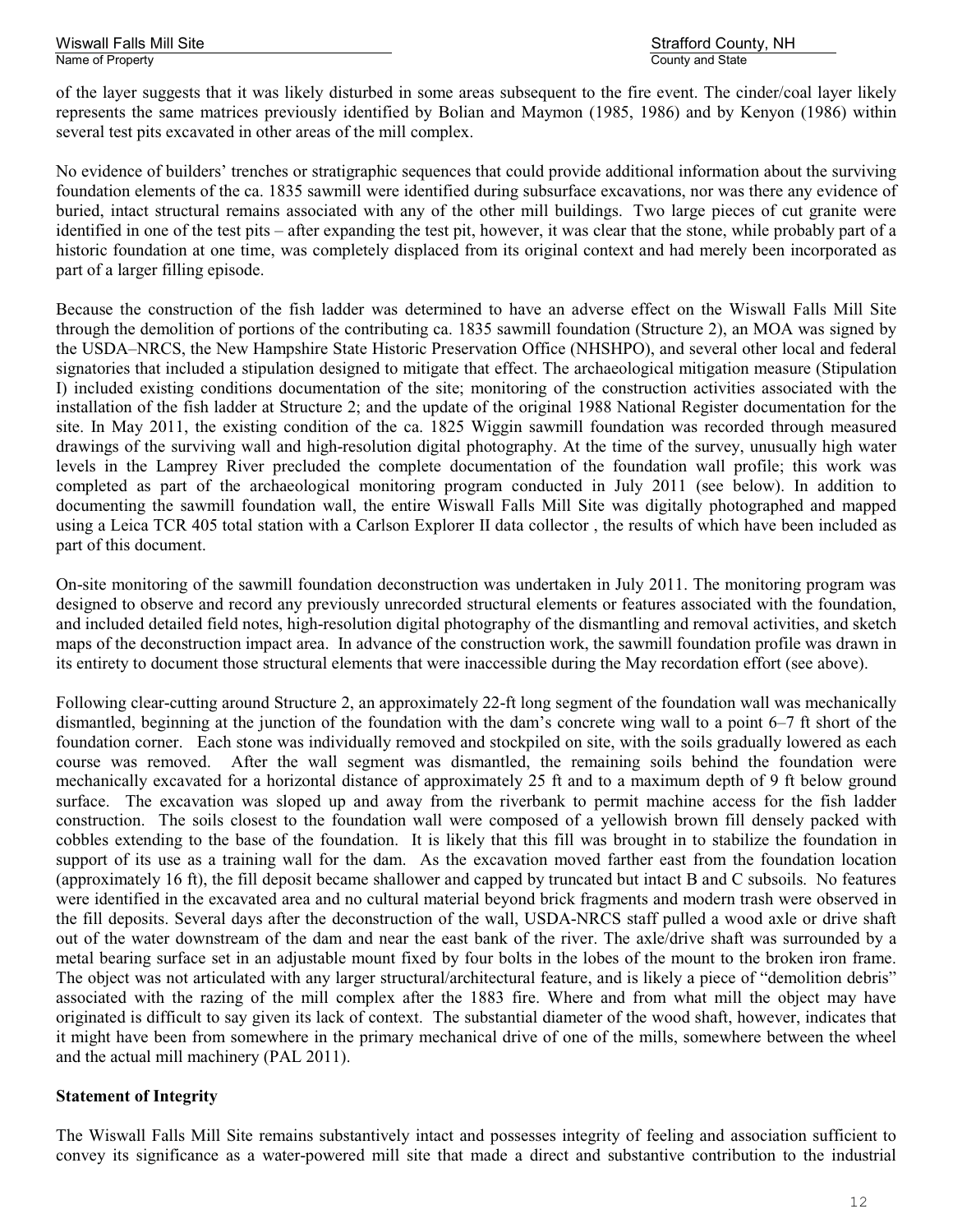Wiswall Falls Mill Site Strafford County, NH<br>
Name of Property<br>
Name of Property Name of Property

development of the Town of Durham. The site also maintains sufficient integrity of location, design, and setting to contribute realized and potential archaeological data on the specific physical evolution and joint operations the three functionally and temporally discrete water-powered mills that operated in the complex from 1835–1896, as well as general comparative data on an archaeologically under-represented resource type.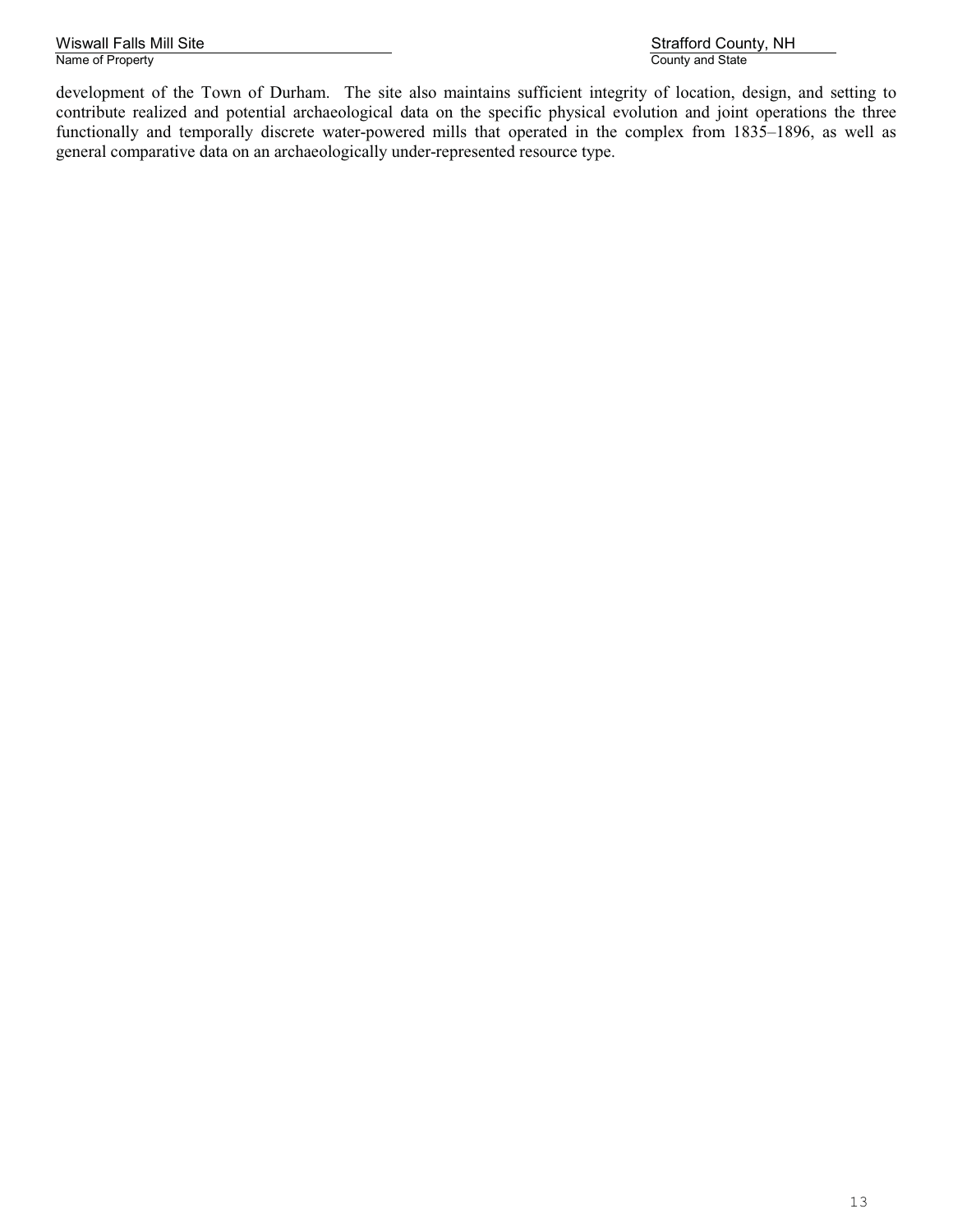#### **8. Statement of Significance**

#### **Applicable National Register Criteria**

(Mark "x" in one or more boxes for the criteria qualifying the property for National Register listing.)

 $\mathbf{I}$ 

 $\mathsf{A}$  Property is associated with events that have made a significant contribution to the broad patterns of our history.

 $\mathsf{B}$  Property is associated with the lives of persons significant in our past.

C Property embodies the distinctive characteristics of a type, period, or method of construction or represents the work of a master, or possesses high artistic values, or represents a significant and distinguishable entity whose components lack individual distinction.



 $\times$   $\boxed{\text{D}}$  Property has yielded, or is likely to yield, information important in prehistory or history.

#### **Criteria Considerations**

(Mark "x" in all the boxes that apply.)

Property is:

|  | A Owned by a religious institution or used for religious<br>purposes. |
|--|-----------------------------------------------------------------------|
|  |                                                                       |

B removed from its original location.

C a birthplace or grave.

- D a cemetery.
- E a reconstructed building, object, or structure.
- F a commemorative property.
- G less than 50 years old or achieving significance within the past 50 years.

Name of Property **County and State** County and State County and State County and State County and State County and State County and State County and State County and State County and State County and State County and State

**Period of Significance**

**Areas of Significance**  (Enter categories from instructions.)

ARCHAEOLOGY/ historic—non-aboriginal

1835–1896

INDUSTRY

**Significant Dates**

| 1835 |  |  |  |
|------|--|--|--|
| 1854 |  |  |  |
| 1883 |  |  |  |
| 1896 |  |  |  |

**Significant Person** 

(Complete only if Criterion B is marked above.)

#### **Cultural Affiliation**

Euro-American

**Architect/Builder**

N/A

**Period of Significance (justification)**

The Wiswall Falls Mill Site's period of significance of 1835–1896 reflects the period of operation of several waterpowered mills at the falls, and the primacy of those mills to the economic development of Durham during that period. The 13 identified structural remains all were constructed and/or in use during the Wiggin and Wiswall tenures at the site, and retain integrity of location, design, setting, feeling and association sufficient to convey the significance of the property as a water-powered industrial complex. While the site was used for hydroelectric purposes from 1900–1955, that function is not considered to be significant to the industrial history of the Town of Durham in particular, or to the history of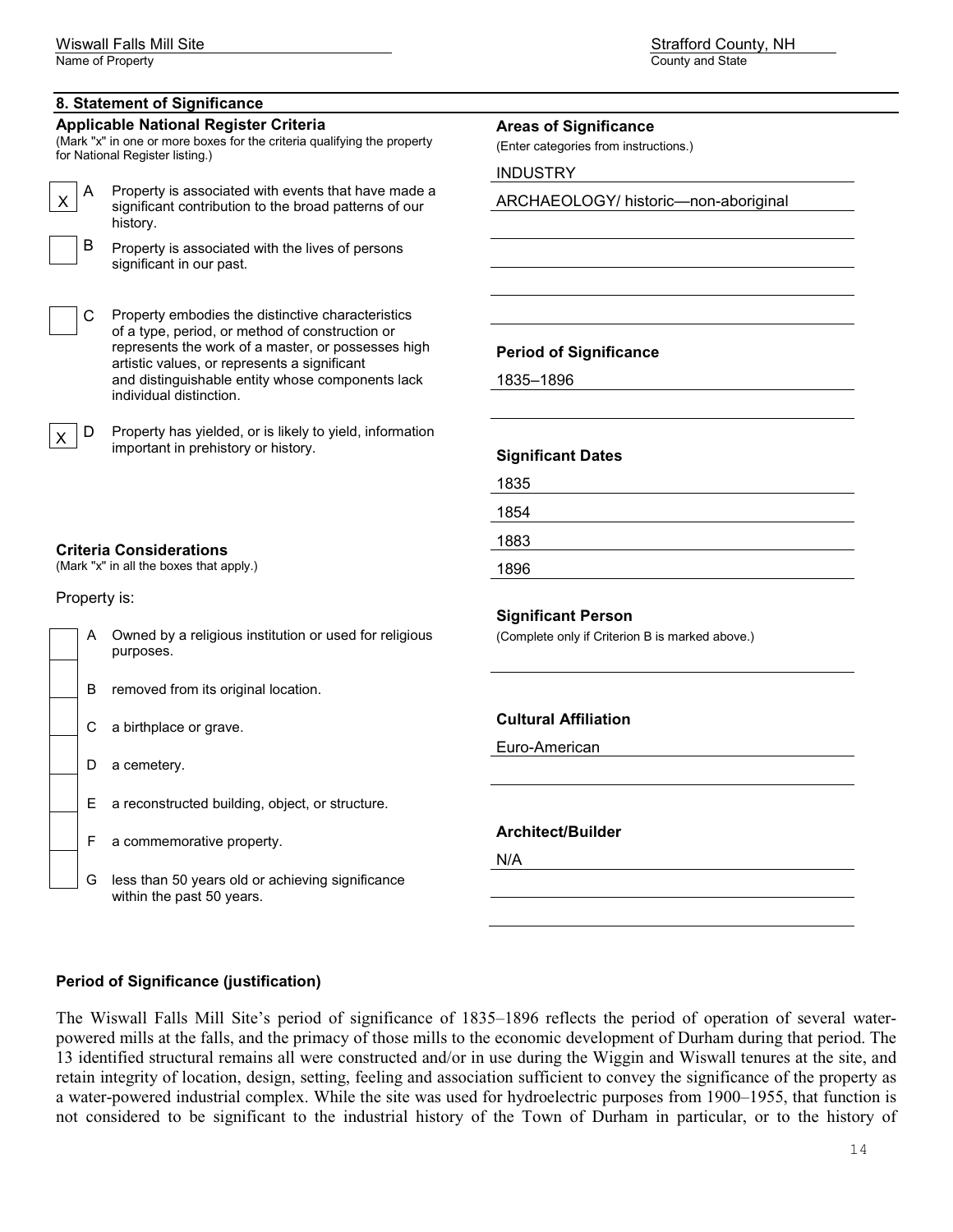hydroelectric power generation in general. Furthermore, the physical remains associated with hydroelectric generation at the site are too limited and retain too little integrity to sufficiently convey their usage in that capacity.

# **Criteria Considerations (explanation, if necessary)**

N/A

#### **Statement of Significance Summary Paragraph** (Provide a summary paragraph that includes level of significance and applicable criteria.)

The Wiswall Falls Mill Site is significant at the local level under National Register Criteria A and D in the areas of Industry and Archaeology/Historic–Non-aboriginal. The site is the most intact surviving remnant of Durham's nineteenthcentury manufacturing base, and comprises resources that illustrate the evolution of the complex from a sawmill/gristmill complex typical of many rural communities to a thriving paper mill complex between 1835 and 1896. The Wiswall Mill complex was the town's most successful manufacturing industry as measured in terms of the number of persons employed, the value of product manufactured, and capitalization and, as such, the site illustrates the direct and substantive contribution that the site made to the industrial development of the town. While the paper mill was the most substantial and most profitable building within the milling complex, it is the sawmill that provides perhaps the most compelling historical site narrative for its longevity and continued, albeit limited, productivity in the face of declining economic fortunes.

The site also is significant at the state level under Criterion D in the area of Archaeology/Historic–Non-aboriginal for its realized and potential ability to provide significant data about the organization of a rural, water-powered milling site in operation from the mid to late nineteenth century. Since its destruction by fire in 1883, the complex has experienced very little physical disturbance and comprises the remains of 13 identified structural features. Rural mill sites, without the benefit of fire insurance surveys or other detailed plans, are extremely difficult to interpret in the absence of documentary evidence to provide data about their equipment, construction, and operation. The research potential for the Wiswall Falls Mill Site derives from its integrity of location, design, and setting to provide meaningful information about the function and organization of an understudied industrial property type that was integral to the economic and development of the state, and provides an excellent opportunity to examine in detail one of the major features of Durham's nineteenth-century economy.

\_\_\_\_\_\_\_\_\_\_\_\_\_\_\_\_\_\_\_\_\_\_\_\_\_\_\_\_\_\_\_\_\_\_\_\_\_\_\_\_\_\_\_\_\_\_\_\_\_\_\_\_\_\_\_\_\_\_\_\_\_\_\_\_\_\_\_\_\_\_\_\_\_\_\_\_\_\_\_\_\_\_\_\_\_\_\_\_\_\_\_\_\_\_\_\_\_\_\_\_\_\_\_\_\_\_\_\_\_\_\_\_\_\_\_\_\_\_\_\_ **Narrative Statement of Significance** (Provide at least **one** paragraph for each area of significance.)

# **CRITERION A – INDUSTRY**

The Lamprey River has hosted numerous water-powered industrial operations over the past 350 years. The first mills on the Lamprey River were built in 1650 when Newmarket's Great Falls were harnessed for power. Upstream (west) of Wiswall Falls, Wadleigh Falls in Lee was the site of mills from ca. 1670 through the nineteenth century, and downstream from the falls the river also powered industries in Epping and Raymond (Preservation Company 2008; Scott 1988).

In the late seventeenth century, the town of Dover granted Captain Thomas Packer and four other men rights to "the whole stream of Lamprey River for the erecting of sawmills or mills" and Packer himself received 50 acres of land on the south side of what became known as Packer's Falls in present-day Durham. Wiswall Falls, located about 1,300 ft upstream, were also included in the grant (Thompson 1892:165–166).<sup>ii</sup> Saw and grist mills were in operation at Packer's Falls by the 1720s, and the area was extensively developed in the 1770s with as many as six mills including saw, corn, and fulling operations. The area surrounding what is now Wiswall Dam, however, remained largely agrarian in nature until as late as 1805. The impetus for its development came with the 1796 construction of New Hampshire's first turnpike

ii Until the early twentieth century, Packer's Falls and Wiswall Falls often were referred to collectively as Packer's Falls.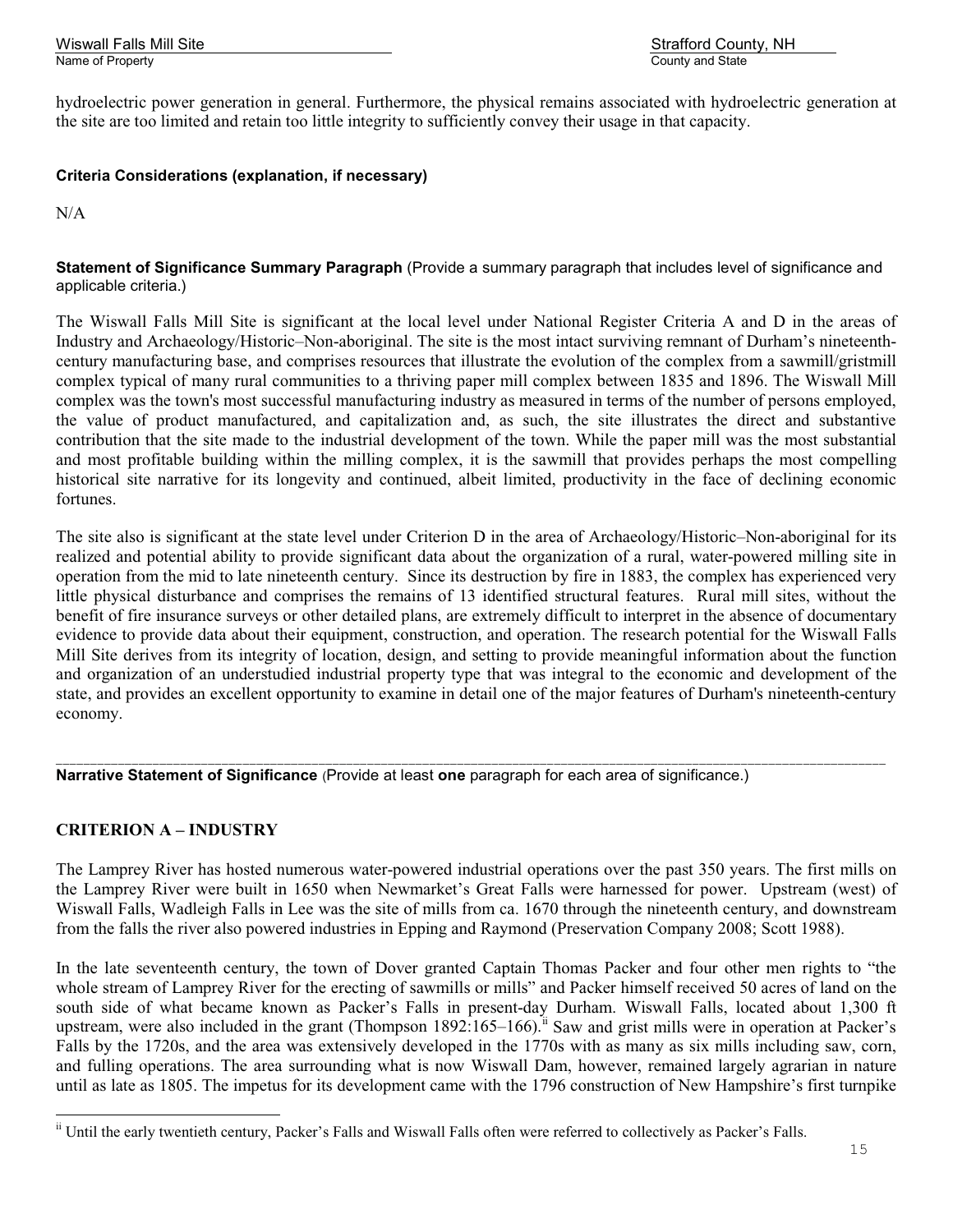(Route 4) between Portsmouth and Concord, a road would that expanded the town's population from 1,247 in 1790 to a peak of 1,600 in 1830, and encourage the commercial and industrial development of the town's second mill privilege (Preservation Company 2008; Stott 1988).

The first step toward the development of the mill privilege occurred in 1825 when Captain William Wiggin (1776–1831) of Durham purchased ten acres of pasture surrounding the falls from David Stevens of Lee (Preservation Company 2008). Wiggin's two sons, Issachar (1809–1844) and Moses (1803–1856), inherited the privilege at the time of their father's death in 1831 as well as the family's 100-acre homestead farm on Bennett Road and a 68-acre farm on Packer's Falls Road. At the time of their inheritance, the will and probate makes no mention of any buildings or even a road in the vicinity of the mill privilege (Preservation Company 2008).

In 1835, the brothers constructed a large wooden crib dam on the granite ledge at Wiswall Falls and a sawmill on the east side of the river followed by a grist and flour mill just downstream. The saw and grist mills were each powered by two water turbines, the sawmill turbines alone supplying 50 horsepower to the up-and-down saw and three small circulars. It is likely that Wiswall Road was laid out at that time to connect the mills to Packers Falls Road and provide public access to the complex. The Wiggins Mill fast became the largest industrial operation in Durham. The sawmill produced lumber and ship timbers cut from the brothers growth lots in Durham and Lee as well as timber purchased from local farmers, while the grist mill processed grain from surrounding farms. In addition to their processing activities, the brothers also rented space at the complex to other manufacturers who produced a range of goods including gingham cloth, shoe knives, hoes and pitchforks, wooden measures, nuts and bolts, bobbins, axe handles, carriages and sleighs, chairs, and matches. This diversity of products reflected the growing diversity of the local economy, and increased the overall economic viability of the complex (Stott 1988; Thompson 1892:238).

In 1840, the brothers purchased a second mill privilege opposite the first on the west side of the river. To connect the two parcels, New (Wiswall) Road was built across the Lamprey during the early 1840s. During this same period, several houses were built north of the road along the east bank of the river and occupied by the Wiggin family. Issachar died in 1844 and Moses took sole possession of the mill complex in that same year. By 1850, Moses Wiggin's sawmill, valued at \$3,000, was the most heavily capitalized mill in Durham, producing over 600,000 board feet of lumber and ship timber annually. The success of the mill also may be inferred from the fact that in1852 the Wiggin's Mill bridge underwent extensive work in what was likely an effort to upgrade its capacity to handle the increased industrial, commercial, and residential use.

In 1853, Moses leased the dam, mills, and water rights to Thomas H. Wiswall (1817–1906) and Isaac Flagg, Jr. Thomas. Wiswall was born in Exeter, New Hampshire, and came from a prominent papermaking family that owned a successful mill in Newton Lower Falls in Massachusetts by 1790 and that had briefly owned a paper mill at Packer's Falls. Wiswall had worked in his father's paper mill and other mills for more than 13 years, but had never run a business of his own. That changed with his lease of the Wiggin complex whereby Wiswall oversaw the day-to-day operations of the mill. Flagg soon backed out the partnership, and his interest in the business was acquired by Howard Moses.

As part of the \$350 per year lease agreement, Wiggin was required to build a two-story paper mill for Wiswall's use to measure 34-x-80 ft with two water wheels to be powered by a new power canal. The paper mill itself, rather than a new construction, was a large machine shop that Wiggin had moved from Newmarket to the southern end of the canal (Stackpole 1994). During the relocation of the mill and the construction of the canal, Wiswall made paper in the existing facilities until 1854 when the site improvements were completed and the mill complex renamed T.H. Wiswall & Company (Biographical Review Publishing Company [Biographical Review] 1897:414; Stott 1988).

Insofar as the historical documentation of the paper mill is concerned, it is important to clarify what appears to be a longstanding misperception about the appearance of the structure. In *The History of the Town of Durham, New Hampshire*, a photograph labeled as "Wiswall's Paper Mill" is provided that purportedly shows the former mill building before its destruction by fire in 1883 (Stackpole et al. 1994 [1913]:308); the image was subsequently reproduced and cited as the Durham paper mill in the Wiswall Falls Historic District State Register-documentation (Preservation Company 2008:47) and the Phase IB archaeological report (Heitert and Gillis 2010: Figure 4-4). However, careful comparison of the photograph with other archival photographs (especially that of the Wiggin sawmill) and the mapped structural ruins on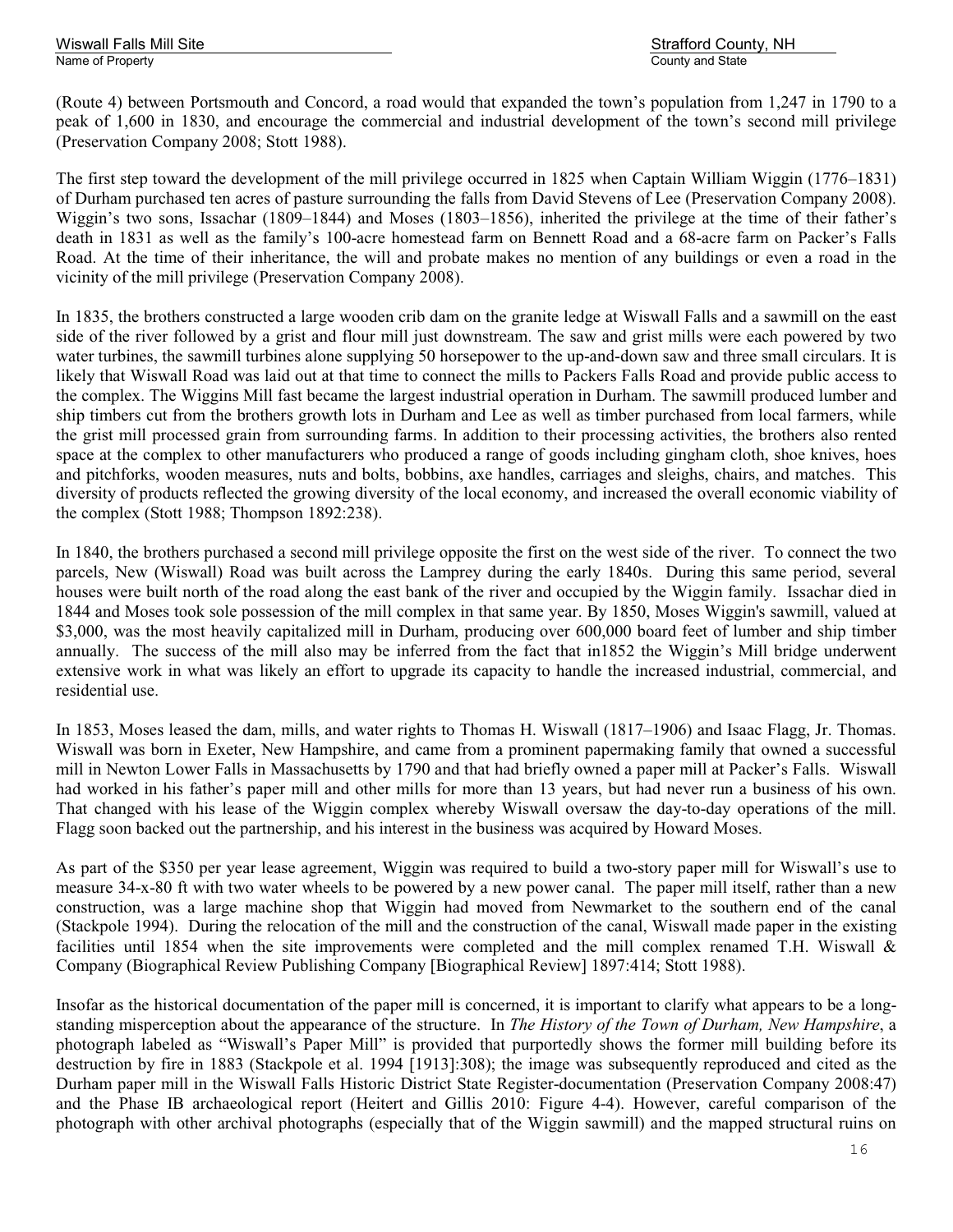Wiswall Falls Mill Site Strafford County, NH

site suggests that the paper mill in the picture is both too large and in the wrong location relative to the 1868 crib dam to be that of the Wiswall Fall's paper mill. Richard Lord, Durham town historian, succinctly explains the misattribution in his comment that

*Thomas Wiswall was born into a family of paper makers. There were Wiswall mills in Exeter and at Newton Lower Falls, Massachusetts, and probably several other locations. At this point, I can't help believing that in 1913 when the Stackpole book was compiled, the authors came into possession of a photograph labeled Wiswall Mill, and assumed that it was of the Durham paper mill* (Richard Lord, personal communication, November 10, 2010)*.*

After Moses Wiggin died with outstanding debts in 1856, the mills, water rights, and paper mill lease along with 4-acres of land were auctioned in May 1857. Based on the description of the complex as provided in the auction announcement posted in the *Dover Enquirer*, the complex was composed of five primary structures including a 60-x-24-ft sawmill powered by two water turbines with a log haulway into the millpond; a 50-x-24-ft gristmill, also powered by two water turbines; the 80-x-30-ft paper mill; a 40-x-12-ft "planning [sic] and jointing" shed; and an 18–x–28-ft shingle shed. The advertisement also was careful to point out that the mills were 2.5 miles from Newmarket, one mile west of the line of the Boston & Maine Railroad, "and convenient of access by a good road." Thomas Wiswall and Howard Moses maintained occupancy of the mills immediately following Wiggin's death, and were able to purchase the property outright in July 1857.

The credit records of R. B. Dun & Company record the growing strength of the company, reporting in 1857 that Wiswall and Howard Moses were

*both men of good standing and character: also men of enterprise. 'W' is about 40, married, has a family. 'Moses' about 26 and married; has a family also; the latter is in feeble health, but good business qualifications, and manages the business affairs of the firm. They own no real estate, and own no property outside that invested in their business. Their credit is good here. They have most of their bills discounted at the Newmarket Bank; they are doing a profitable business.*

Moses' "feeble health" appears to have been no overstatement, as he dies the following year at the age of 27. His duties then passed to his father, C.C.P. Moses, who served as the firm's junior partner until his death in 1883 (Stott 1988).

Despite the glowing reviews following the reorganization of the company, the financial panic of 1857 had a serious impact on the paper mill operations. The bankruptcy of a Boston business partner left Wiswall with mountains of debt, forcing him to "mortgage everything" and run "night and day… working off… Embarrassment" (Stott 1988). The tireless effort allowed Wiswall to quickly pay off his debts, and from 1859 until the mill burned in 1883 his credit reports consistently noted him as "one of the best of manufacturers. Honorable and Honest" (R.B. Dun & Company, February 28, 1859), and "A first rate businessman, scrupulous, honest, and punctual. Doing a capital business and no man's credit and standing are better than his" (R.B. Dun & Company, December 7, 1860).

Wiswall's increasing financial fortunes, however, were an anomaly in Durham by 1860. In that year, Durham's economic ranking had fallen to ninth place among all of the towns of Strafford County, a slow but steady decline from its fifth place position in 1830 (United States Census Department 1870). Much of this decline was attributable to the opening of the Boston & Maine Railroad in 1841. While the rail line provided excellent transportation access for Wiswall's paper mill, it bypassed the village center by a considerable distance and discouraged overall industrial investment in the town. The lack of commercial and industrial work forced many people to look elsewhere for employment and, as a consequence, the town lost population in every census year from 1830–1930. The 1860 Federal industrial census highlights the steeply declining industrial fortunes of Durham. Wiswall's mill, doing business at that time as "Pawtuckaway Mill," comprised the majority proportion of industry in the town of Durham, and a significant proportion of the wallpaper manufacturing in the state. On the local level, Wiswall's mill capitalization of \$25,000 in 1860 represented 60 percent of the town's total, dwarfing the values of the one other sawmill and gristmill in town. Seven men and one woman were employed producing 2500 pounds of wallpaper per 24 hours, with an annual value of \$30,000, about 50 percent of the total reported value of the town's manufactured products. The second mill, located in West Claremont, was the smaller of the two. W.W. Page and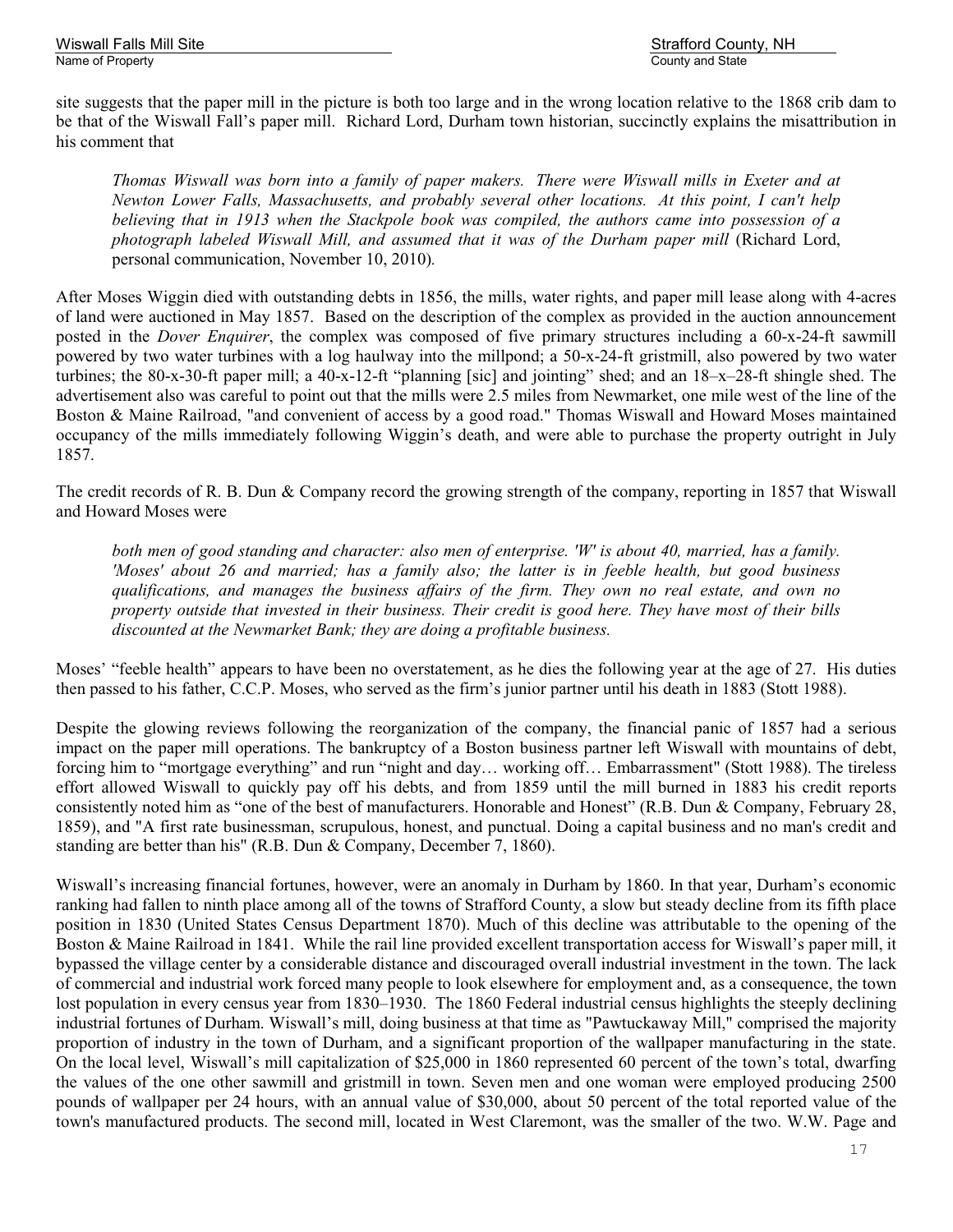Wiswall Falls Mill Site Strafford County, NH

John N. Coffin briefly ran a bookpaper and newsprint mill in Durham at Packer's Falls as of 1878, but this was a marginal and short-lived operation, likely reflecting the overall diminishment of industry in the town (Stott 1988).

In 1868, T.H. Wiswall & Company was sufficiently busy to justify an expansion of the mill complex. Wiswall constructed a new dam, lengthened the paper mill by 10 ft and an added an ell measuring 13-x-30 ft. Two turbines powered the mill machinery that consisted of five washers, two beaters, and a 48-inch cylinder machine. In 1870, census records reported that the mill employed seven men and one woman, and manufactured 309 tons of wallpaper valued at \$30,000 (United States Census Department 1870). The new dam provided 9.5 ft head of water that powered six turbines in the three mills. By the 1870s, however, the available water power proved insufficient to operate multiple mills, so Wiswall converted the entire site over to paper manufacture, with a specialized emphasis on wallpaper. The grist mill operations were largely abandoned during this period, and the saw mill only operated three months of the year during periods of high water (Stott 1988). Throughout the 1870s and 1880s, several episodes of bridge repair and reinforcement are reported in the town reports, suggesting that the increased foot and wagon traffic encouraged by the success of the mill was substantial enough to put a continuing strain on the aging structure. At the same time that Wiswall expanded the plant facilities, "houses were erected for the workmen, and a store was kept by Austin Doeg" (Stackpole 1973:308–309).

Wiswall's business partner of 26 years, Charles Moses, passed away in 1883 and only several months later in November the mill complex was destroyed by fire. The *Dover Enquirer* reported that

*the fire caught from a match among the dry stock and quickly communicated to all parts of the buildings… Mr. Wiswall at the time of writing places his loss at \$25,000 with an insurance of \$14,000. This is a great calamity to this town, as the firm lost its junior partner, Mr. C.C.P. Moses, only a few weeks ago, and Mr. Wiswall at this time of life will not feel like commencing business anew, as he must, if he attempts to rebuild. Eight men and five women were employed about the mills, besides much outside help.*

Facing bankruptcy, advancing age, and the loss of Moses, Wiswall did in fact disband the company and put the property up for sale the following month. At that time, the property consisted of the burned mill, six tenements, a private residence, and thirty acres of land. Thomas Wiswall was unable to find a buyer for the mill site and associated residential properties, so the surviving dam and sawmill were used by some of Wiswall's former employees on a small scale until both were damaged in a freshet in the spring of 1896. The 1892 Hurd map of the area, however, depicts the sawmill structure while the 1893 USGS map does not, suggesting that the sawmill may have been completely abandoned and/or demolished well before 1896.

In 1899, James Burnham bought the mill site and water power privileges from the then-retired Wiswall. Burnham organized the Newmarket Light, Heat, and Power Company by 1900 and built a small power station at the foot of the canal where the paper mill formerly stood. In 1912, the Newmarket Electric Company acquired the power plant and built a new concrete dam and head gate. Two years later, the aged bridge was rebuilt by the town, possibly in response to rising water levels. In 1930, the power plant ceased operation, and by 1941 the plant building was gone. Over the next several years the mill site property passed through state and private ownership until it was acquired by the town in 1965 for use in Durham's public water supply system. Since that time, the original mill site on the east bank of the river has been developed as the John Hatch Memorial Park, a cooperative effort among the Town, the Lamprey River Advisory Committee, and the National Park Service, and is a popular recreational spot for town residents.

The water-powered mill complex that operated at Wiswall Falls was one of the most important local-level economic engines to drive the Town of Durham's industrial development between 1835 and 1896, and its rise and decline provides a broadly comparable reflection of the rise and decline of the town itself. On a regional level, Wiggin's construction of a saw and grist/flour mill at the falls in 1835 illustrates the optimistic industrial spirit that characterized the second quarter of the nineteenth century, while at a local level it functioned to expand transportation routes and the residential center of the town beyond the nucleated settlement at Packer's Falls. With the expansion of the complex from 1854–1868 and the establishment of a thriving paper mill, the T.H. Wiswall & Company/Pawtuckaway Mill provided Durham with a prominent industrial profile, but perhaps more importantly allowed the town to weather its generally declining financial fortunes precipitated by the unfavorable siting of the Boston & Maine Railroad. The steady employment of an average of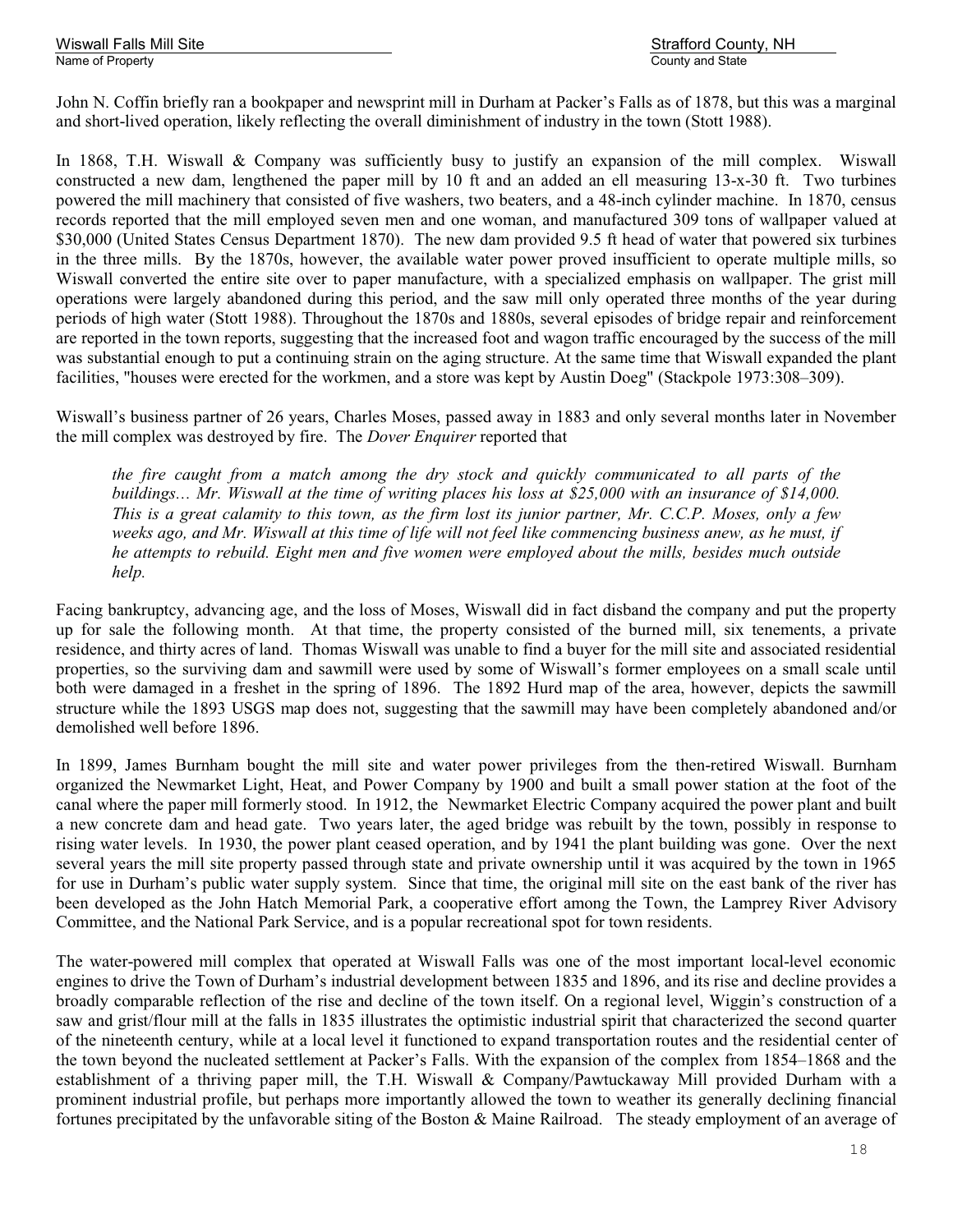Wiswall Falls Mill Site Strafford County, NH

15 individuals over the course of 30 years was not an insignificant contribution to the economic stability of Durham at a time when many families were leaving the town to look for work in other towns or states. Similarly, the substantial capitalization of the mills as documented in the industrial censuses of 1850–1880 illustrates the revenue value of the complex to the town in the face of an ever-declining tax base.

Wiswall's construction of worker housing and a local store at the falls by 1868 also formed the nucleus of what would become a small-scale factory village, one in which the day-to-day industrial, commercial, and residential operations of the complex were both overseen and underwritten by a single business interest. While far smaller than the working-class factory towns that sprang up around the massive complexes of Boott Mills in Lowell, Massachusetts, and Amoskeag in Manchester, New Hampshire, and almost certainly lacking in the behavioral restrictions and paternalistic ideologies of "moral improvement" that underlay the management of those towns, the dominant economic position that the mills held in Durham no doubt invested Wiswall with a certain amount of economic and social control. The Wiswall Falls Mill Site provided the capital to build and implement this influence, and its surviving physical footprint is an example of the importance of local mill complexes, whatever their size, to the physical, social, and economic character of a town (Larkin 1988:54–58).

#### **CRITERION D – ARCHAEOLOGY, HISTORIC/NON-ABORIGINAL**

Despite a brief overlying period of use as a small-scale hydroelectric facility, the Wiswall Falls Mill site remains substantively intact and possesses the realized and potential ability to contribute important information about the form and function of a nineteenth-century water-powered mill complex. Rural mill sites, without the benefit of fire insurance surveys or other detailed plans, are extremely difficult to interpret in the absence of documentary evidence that might provide data about the equipment, construction, and operation of the mills. Despite the fact that tens of thousands of these mills were reported in the federal census by the mid nineteenth century (Hunter 1979), very few survive on the modern landscape as either standing structures or interpretable ruins. The significance of the Wiswall Falls Mill Site, therefore, lies in its integrity of location, design, and setting that has the potential to provide data on the physical evolution and joint operations of three functionally and temporally discrete water-powered mills in operation for most of the nineteenth century (Stott 1988).

As detailed above, the Wiswall Falls Mill Site has been the subject of six (6) archaeological/research projects over the course of 26 years. That work has been instrumental in delineating the broad structural outlines of the 1835–1883 milling operations, but because much of it was conducted under Section 106 at specific project impact locations, the subsurface investigations have been targeted along a fairly narrow corridor east of the power canal between the 1912 flood gate and the paper mill foundation. Those results nonetheless have been critical in characterizing the nature and extent of fill deposits in that portion of the site, and have identified foundation remains associated with two structures (planing and jointing and shingle sheds) that are otherwise not clearly visible on the ground surface (Maymon and Bolian 1985, 1986). The 2011 monitoring work also appears to have identified the raceway associated with Wiggin's ca. 1835 sawmill, and provided data clarifying the construction and configuration of that building (PAL 2011 – see Section 7).

The piecemeal testing approach, however, has resulted in some misinterpretations of the site, including the possible conflation of Structures 7 and 13, the misidentification of the office building for the shingle shed, the misidentification of the bridge crossing for a building foundation, and the omission of Structure 11 as a contributing feature. These issues are attributable to the lack of a systematic, site-wide testing methodology and, perhaps, to an over-reliance on the 1857 auction posting and the 1880 photograph of the complex as corroborative, rather than comparative, primary source materials. More comprehensive subsurface survey has the potential to better delineate the dimensions of the former known mill structures and identify any previously undocumented buildings that might shed light on the functional evolution of the complex. For example, although much of the power supply for the paper mill is visible in Structure 1, very little is known about the supply of the saw and grist power system. While the original raceway for the sawmill was provisionally identified during the 2011 monitoring, how it would have articulated with Structure 10 is unclear, as is the actual size and shape of the grist/flour mill. Additional research has the potential not only to provide data with which to answer those questions, but to provide information about previously undocumented resources associated with Wiggin's initial development of the site, especially that portion west of the power canal that is not shown in the ca. 1880 photograph upon which so much earlier research has been dependent. A comparative analysis of the surviving structural remains also could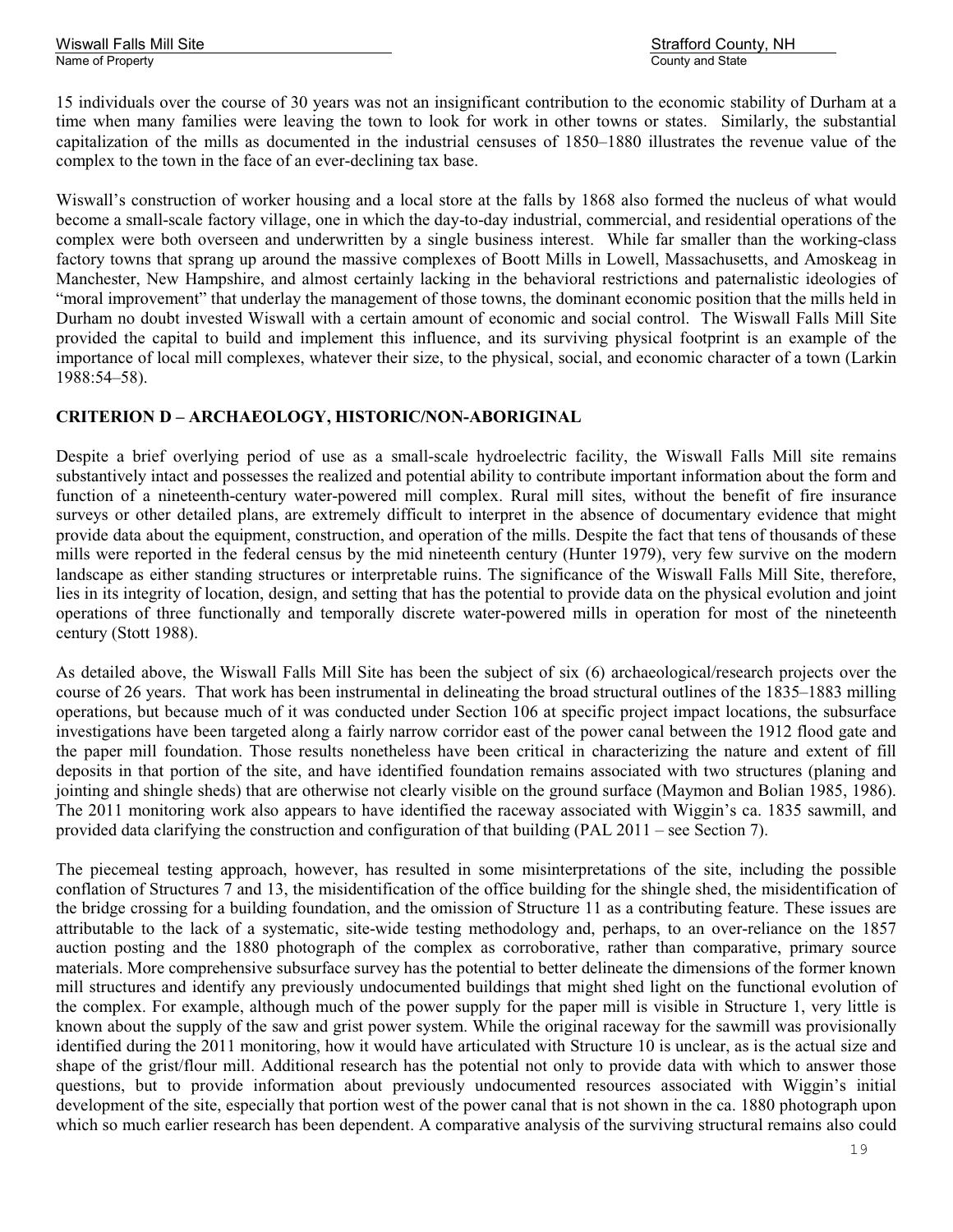yield information on changing stone cutting and masonry techniques and quarrying practices during the nineteenth century (Preservation Company 2008; Stott 1988).

Finally, the Wiswall Falls Mill Site also has the potential to provide data about the operation of a smaller, water-powered mill site in southern New Hampshire for comparative use with other similar sites in the area. Closely comparable to the Wiswall Falls Mill Site is the former complex at Packer's Falls that, to date, has not been documented by historic or archaeological survey. This complex, similarly important to the industrial history of Durham, comprises a series of stone foundations along the river below the bridge. The original mills at Packer's Falls date from the late 1600s, were expanded in the 1770s, and later owned by the Newmarket Manufacturing Company which operated a machine shop there as of 1871. A close comparison of the structural and functional organization of the Wiswall Falls complex with the Packer's Falls complex may provide specific insights into the former's eventual economic dominance over the latter, as well as more general insights into the variables that precipitated the rise and fall of small-scale, water-powered mill complexes over time.

\_\_\_\_\_\_\_\_\_\_\_\_\_\_\_\_\_\_\_\_\_\_\_\_\_\_\_\_\_\_\_\_\_\_\_\_\_\_\_\_\_\_\_\_\_\_\_\_\_\_\_\_\_\_\_\_\_\_\_\_\_\_\_\_\_\_\_\_\_\_\_\_\_\_\_\_\_\_\_\_\_\_\_\_\_\_\_\_\_\_\_\_\_\_\_\_\_\_\_\_\_\_\_\_\_\_\_\_\_\_\_\_\_\_\_\_\_\_\_ **Developmental history/additional historic context information** (if appropriate)

#### **9. Major Bibliographical References**

**Bibliography** (Cite the books, articles, and other sources used in preparing this form.)

Biographical Review Publishing Company [Biographical Review]

- 1897 *Biographical Review Volume XXI Containing Life Sketches of Leading Citizens of Strafford and Belknap Counties*. Biographical Review Publishing Company, Boston, MA.
- Board of Selectmen, Durham, NH
- 1966 Statement of Intent to Construct or Reconstruct A Dam at Durham, NH. March 28. On file, New Hampshire DES – Water Resources Branch files for Dam No. 71.04.
- Bolian, Charles E. and Jeffrey H. Maymon
- 1985 *Phase II Cultural Resource Assessment, Wiswall Falls Hydroelectric Project, Durham, New Hampshire.* Prepared for the Southern New Hampshire Hydroelectric Development Corporation.
- 1986 *Phase II Cultural Resource Assessment, Wiswall Falls Hydroelectric Project, Durham, New Hampshire.* Prepared for the Southern New Hampshire Hydroelectric Development Corporation.

#### Chace, J. Jr.

1856 *Map of Strafford County, New Hampshire*. Retrieved from the Library of Congress American Memory website on May 2, 2012: http://memory.loc.gov/cgibin/query/D?gmd:2:./temp/~ammem\_6B6R::@@@mdb=gmd,klpmap,ww2map.

#### Daly, John

2011 *Historical Documentation, Wiswall Dam, New Hampshire State No. 700*. PAL Report No. 2203.02. Submitted to United States Department of Agriculture – Natural Resources Conservation Service, Concord, NH.

#### Diver Services

1994 Ritt Gayer, Diver Services, correspondence with Captain McGann, Town of Durham dated 1994. On file, Town of Durham Department of Public Works, Durham, MA.

#### *Dover Enquirer*

1857 "Advertisement for Sale of Mill," December. Dover, NH.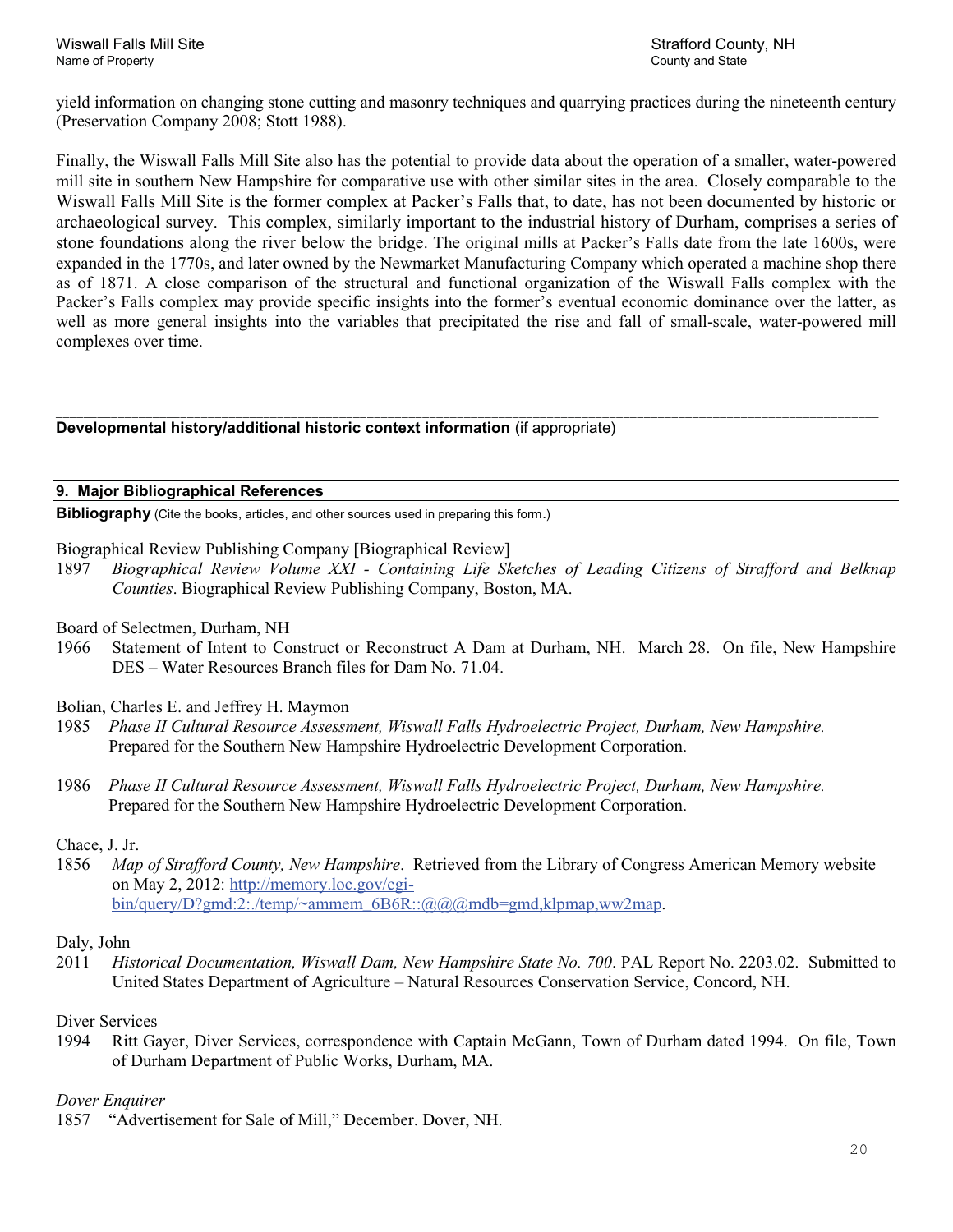1883 "Fire in Durham – Wiswall & Co.'s Mill Destroyed – Loss \$25,000," 8 November. Dover, NH.

#### Durham Historic Association

2011 1912 Newmarket Electric Company map. On file, Wiswall Vertical File, Durham Historic Association, Durham, NH.

#### Griffiths, Sadie B.

n.d. *Packer's Falls in Ye Olden Times*. Unpublished manuscript on file, Durham Historic Association, Durham, NH.

#### Heitert, Kristen and Nichole Gillis

2010 *Phase IB Intensive Archaeological Survey, Wiswall Dam Fish Passage, Project Area, Durham, New Hampshire*. PAL Report No. 2303.01. Submitted to United States Department of Agriculture – Natural Resources Conservation Service, Concord, NH.

#### Hunter, Louis C.

1979 *Waterpower – A History of Industrial Power in the United States, Volume I*. University Press of Virginia, Charlottesville, VA.

#### Hurd, D. H.

1892 *Town and City Atlas of the State of New Hampshire*. D. H. Hurd & Company, Boston, MA.

#### Kenyon, Victoria

1986 *Cultural Resources Review, Wiswall Falls, Durham, New Hampshire*. Report prepared for the Town of Durham.

#### Larkin, Jack

1988 *The Reshaping of Everyday Life, 1790–1840.* Harper & Row Publishers, New York, NY.

#### Lewis, Allen I.

- 1966 State of New Hampshire Inter-Department Communication from Maintenance, Construction & Engineering Division of Fish and Game Department to Mr. Leonard Frost, Water Resources Board. April 21. On file, New Hampshire DES – Water Resources Branch files for Dam No. 71.04.
- Mackey, William E. of Camp, Dresser & McKee.
- 1967 Correspondence with Wayne E. Kibby, Water Resources Board dated August 28. On file, New Hampshire DES Water Resources Branch files for Dam No. 71.04.

National Park Service (NPS)

- 1997 Guidelines for Completing National Register of Historic Places Forms. *National Register Bulletin 16a.* National Park Service, Department of the Interior, Washington, D.C.
- 2000 Guidelines for Evaluating and Registering Archeological Properties. *National Register Bulletin* 36*.* National Park Service, Department of the Interior, Washington, D.C.

New Hampshire Department of Environmental Services [DES]

2002 *Wiswall Dam Project Fact Sheet*. On file, New Hampshire Department of Environmental Services, Concord, NH.

# PAL

2011 *Technical Memorandum, Wiswall Dam Fish Passage Project, Durham, New Hampshire, Archaeological Recordation and Monitoring Program*. PAL Report No. 2303.02. Submitted to United States Department of Agriculture – Natural Resources Conservation Service, Concord, NH.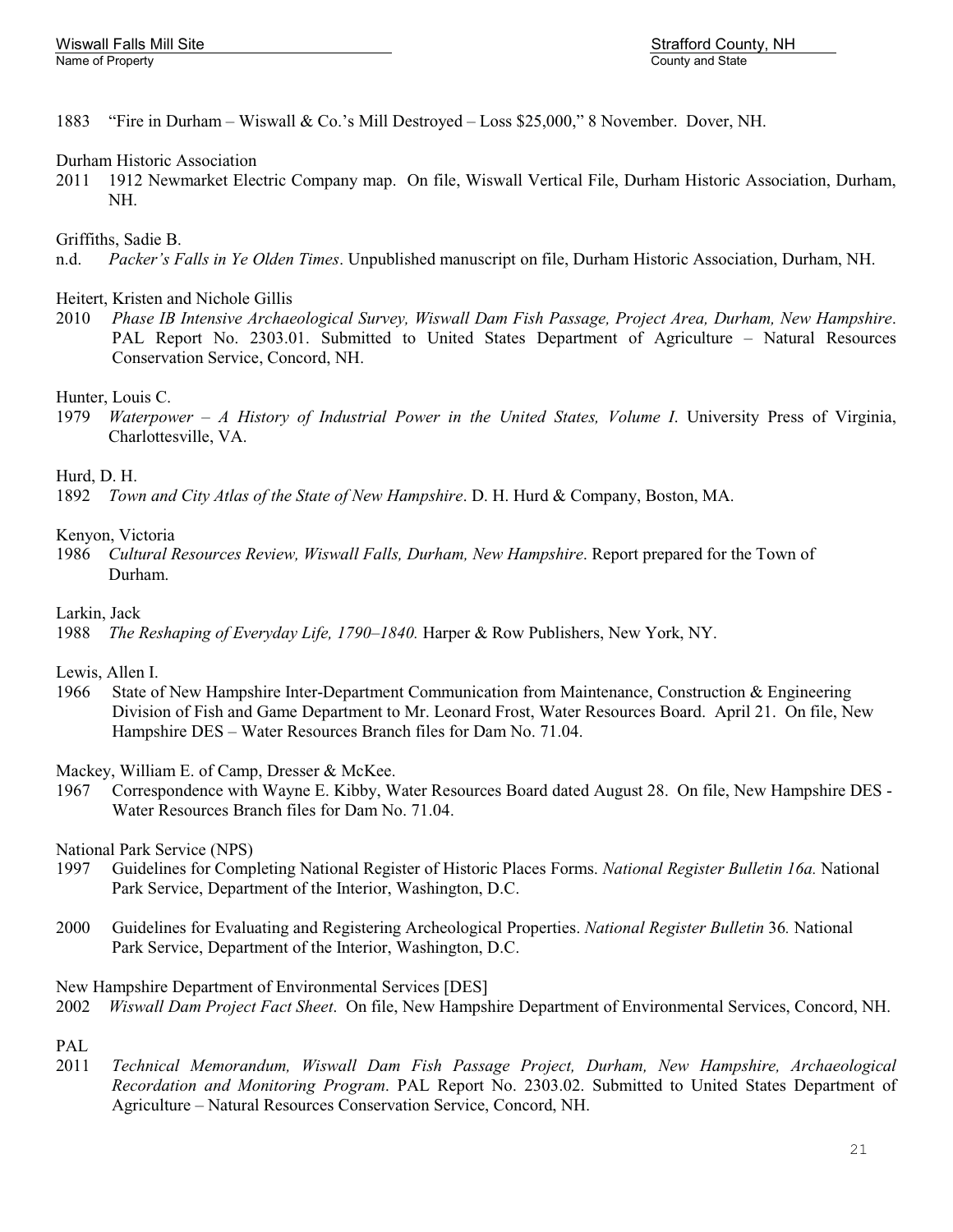# Preservation Company

2008 *Wiswall Falls Historic District (Area Form DUR-W), Durham, New Hampshire*. Document on file, New Hampshire Division of Historical Resources, Concord, NH.

# R.G. Dun & Company

1857–1883 Manuscript records of R.G. Dun & Company, New Hampshire, Volumes: 1:100, 3:579. Manuscripts & Archives Department, Baker Library, Graduate School of Business Administration, Harvard University.

# Sanford & Everts

1871 *Atlas of Strafford County, New Hampshire*. Sanford & Everts, Philadelphia, PA.

# Stackpole, Everett Schermerhorn, Lucien Thompson, and Winthrop Smith Meserve

1994 [1913] *History of the Town of Durham, New Hampshire*. Published for the Durham Historic Association by Peter E. Randall Publisher, Portsmouth, NH.

# Stott, Peter H.

1988 *Wiswall Falls Mill Site National Register of Historic Places Nomination Form*. P.H. Stott Consulting Services, Newton Highlands, MA.

# Thompson, Lucien

1900 Packer's Falls. *The Granite Monthly*, Volume XVIII: 165–166. Retrieved from Google Books on July 27, 2011: http://books.google.com/books?id=x7AVAAAAYAAJ&dq=%22packers%20falls%22&pg=PA166#v=onepage& q=%22packers%20falls%22&f=false.

# Thompson, Mary P.

1892 *Landmarks in Ancient Dover, New Hampshire*. Durham, NH.

# Town of Durham and Camp, Dresser & McKee

1967 Contract and Specifications for Repairs to Packers Falls Dam. April. Town of Durham, New Hampshire: Board of Selectmen and Camp Dresser & McKee, Consulting Engineers, Boston, MA. On file, Town of Durham Department of Public Works, Durham, MA.

# Town of Durham Department of Public Works (DPW)

1999 Wiswall Dam Site Stonework Repair Project. Completion letter from Masonry Preservation to Town of Durham. On file, Town of Durham Department of Public Works, Durham, MA.

# United States Census Department<br>1860–1870 Products of Indu

Products of Industry in Strafford County, New Hampshire. Manuscript schedules on file at the New Hampshire State Library, Concord, NH.

# United States Department of Agriculture – Natural Resources Conservation Service (USDA-NRCS)

2012 Final Environmental Assessment of the Wiswall Fish Passage Project, Durham, New Hampshire, Project Appendix. Retrieved from the USDA-NRCS website on May 2, 2012: ftp://ftpfc.sc.egov.usda.gov/NH/WWW/Technical/Technology/Wiswall\_May2011/FINAL\_Appendix\_Wiswall.pdf.

# University of New Hampshire Library Digital Collections Initiative

2012 1893 Dover, New Hampshire USGS topographic quadrangle, 15 minute series. Retrieved from the University of New Hampshire Dimond Library website on May 2, 2012: http://docs.unh.edu/towns/DurhamNewHampshireMapList.htm.

# Venett, Leonard

1993 Leonard Venett, Rodney Hunt Company, fax communication to Skip Grady, Town of Durham Department of Public Works. July 1993. On file, Town of Durham Department of Public Works, Durham, MA.